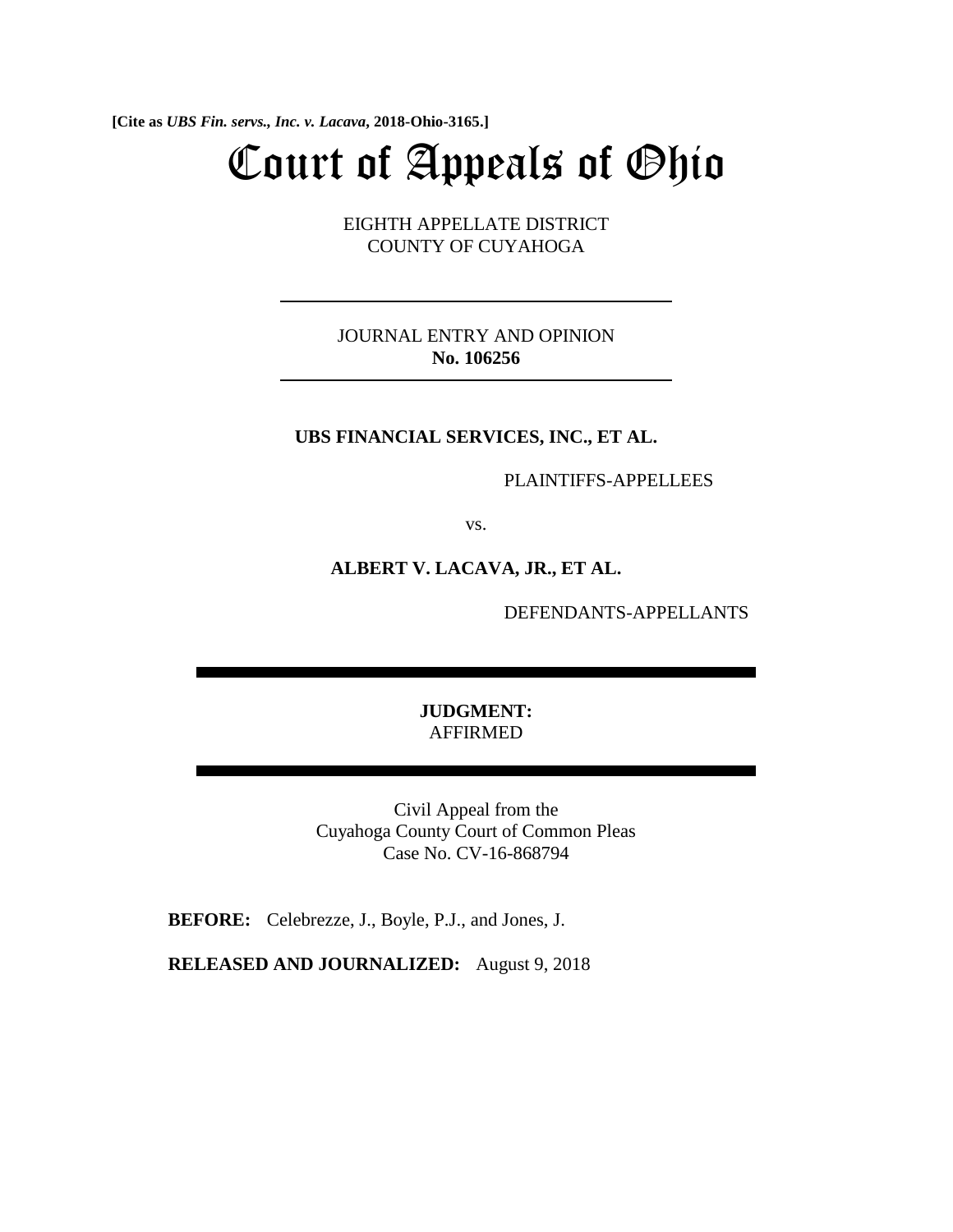# **ATTORNEY FOR APPELLANT**

Carol Dillon Horvath P.O. Box 42044 Middleburg Heights, Ohio 44130

# **ALSO LISTED:**

# **Attorney for Mary Lacava**

Carol Dillon Horvath P.O. Box 42044 Middleburg Heights, Ohio 44130

## **For Albert Lacava**

Albert V. Lacava, pro se 59 Brandywine Drive Hudson, Ohio 44236

## **ATTORNEYS FOR APPELLEE**

Joseph S. Simms Amy A. Jeffries Robert D. Barr Christine M. Cooper Koehler Fitzgerald, L.L.C. 1111 Superior Avenue East, Suite 2500 Cleveland, Ohio 44114

## **ALSO LISTED:**

## **For Huntington National Bank**

Huntington National Bank, pro se Attn: Legal Dept. EA2W34 7 Easton Oval Columbus, Ohio 43219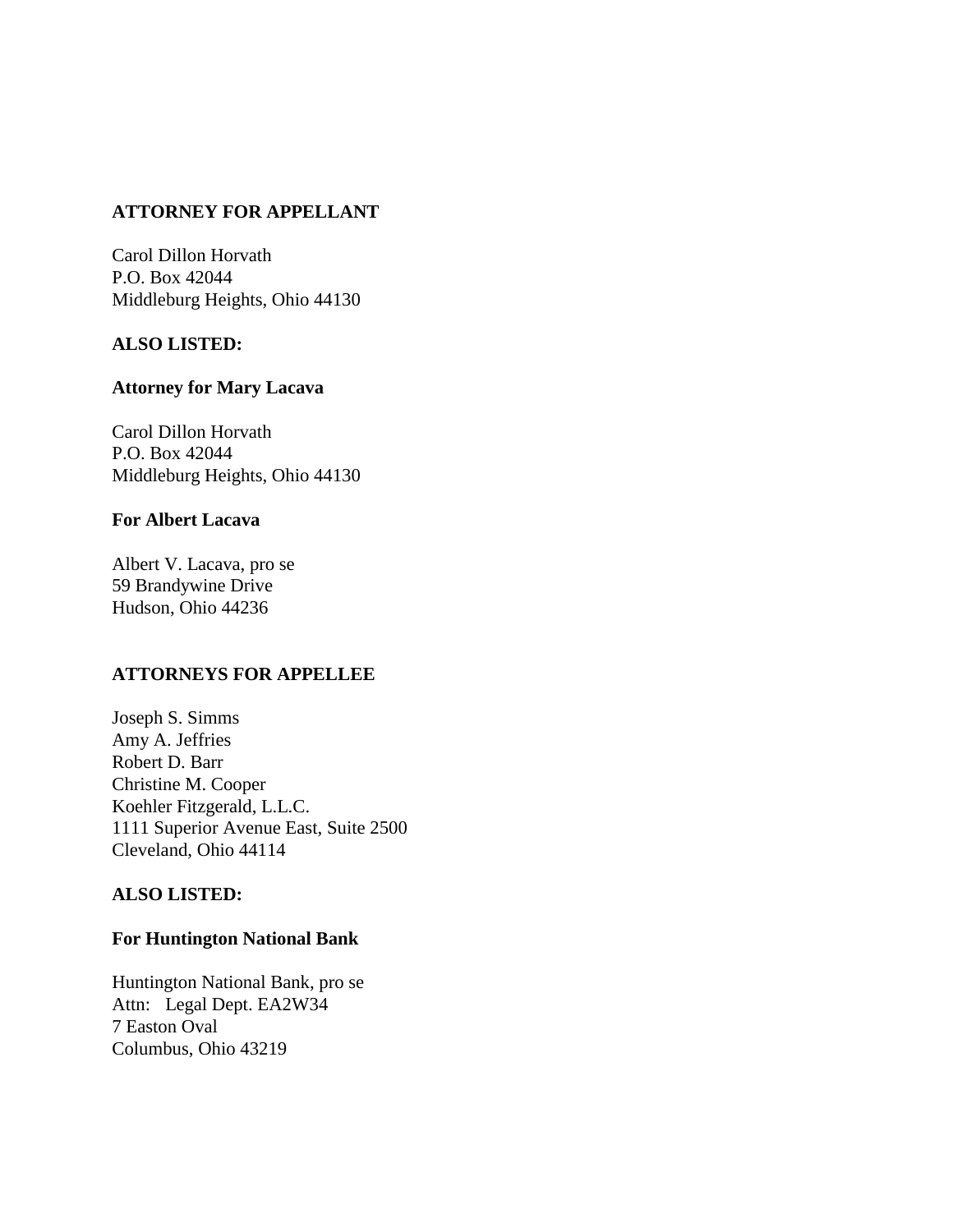# **For JP Morgan Chase Bank, N.A.**

JP Morgan Chase Bank, N.A., pro se Court Orders & Levies Department P.O. Box 183164 Columbus, Ohio 43218

# **For Northwest Bank**

Northwest Bank, pro se Attn: Product Support Services 100 Liberty Street Warren, Pennsylvania 16365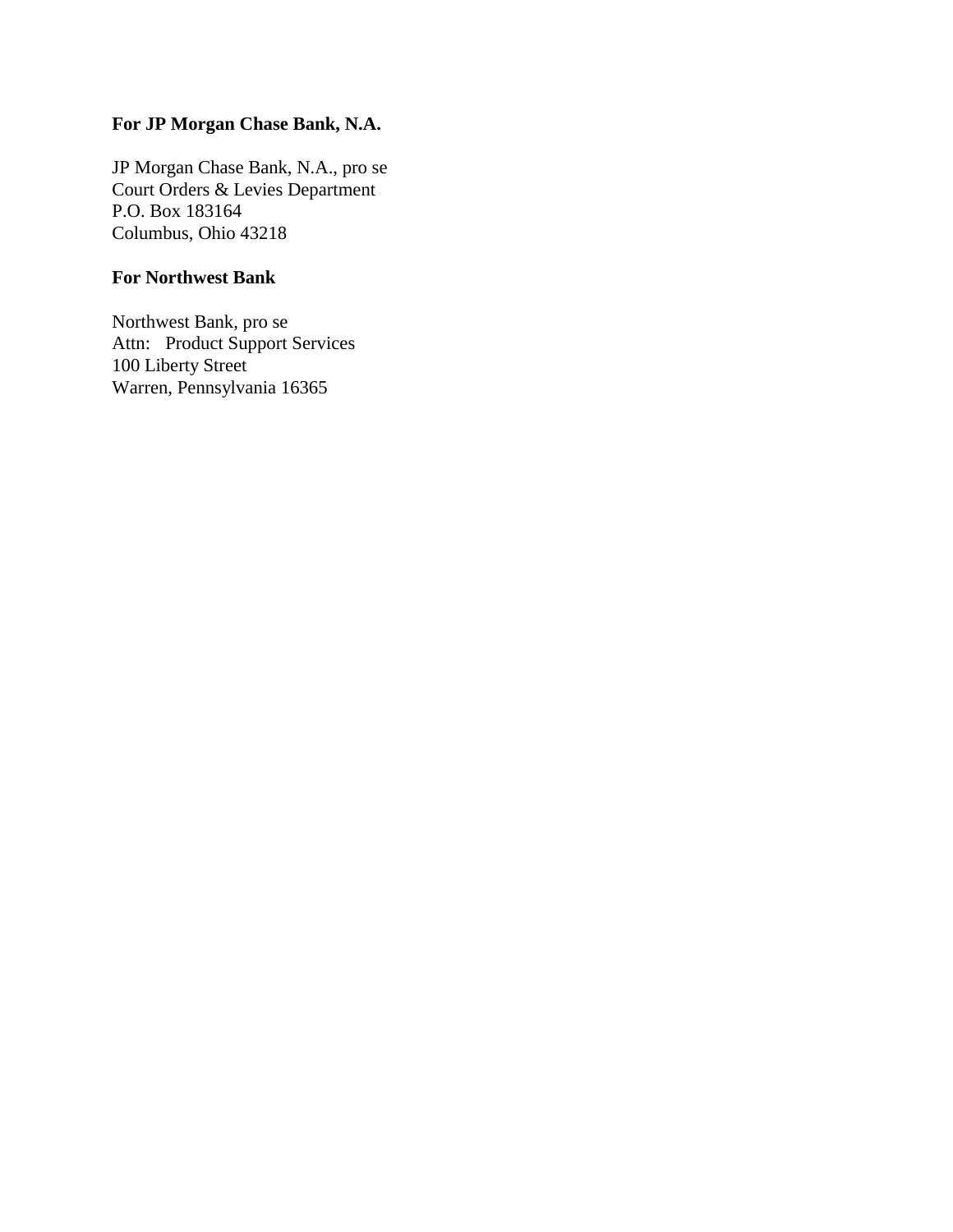## FRANK D. CELEBREZZE, JR., J.:

 $\overline{a}$ 

**{¶1}** Defendant-appellant, Assurance Investment Management, L.L.C. (hereinafter "AIM"), appeals the trial court's rulings on the motions for summary judgment filed by AIM, plaintiff-appellee, UBS Financial Services, Inc. (hereinafter "UBS"), and defendants, Albert and Mary Lacava.<sup>1</sup> AIM argues that the trial court erred in (1) ordering AIM to comply with the charging order that the trial court granted in favor of UBS against the Lacavas' ownership interests in AIM, and (2) ordering AIM to freeze all assets and accounts immediately and to only disburse its money and assets to satisfy the judgment in favor of UBS. After a thorough review of the record and law, this court affirms.

#### **I. Factual and Procedural History**

**{¶2}** Mr. Lacava was employed at UBS from approximately 2004 to 2008. UBS terminated Mr. Lacava's employment on July 17, 2008. Approximately one month later, Mr. Lacava formed AIM, an investment management company. AIM's original operating agreement, dated August 22, 2008, listed Mr. Lacava as AIM's sole owner and member, president, and chief investment officer, and provided that he was entitled to all of AIM's profits and cash proceeds. The original operating agreement provided that Mr. Lacava had full management rights of AIM. AIM's operating agreement was amended for the first time on February 28, 2009. The first amended operating agreement also listed Mr. Lacava as AIM's sole owner and member, president, and chief investment officer.

**{¶3}** On December 26, 2008, Mr. Lacava filed a statement of claim against UBS with the

<sup>&</sup>lt;sup>1</sup> The Lacavas filed appeals in companion cases challenging the trial court's rulings on summary judgment. 8th Dist. Cuyahoga Nos. 106260 and 106461.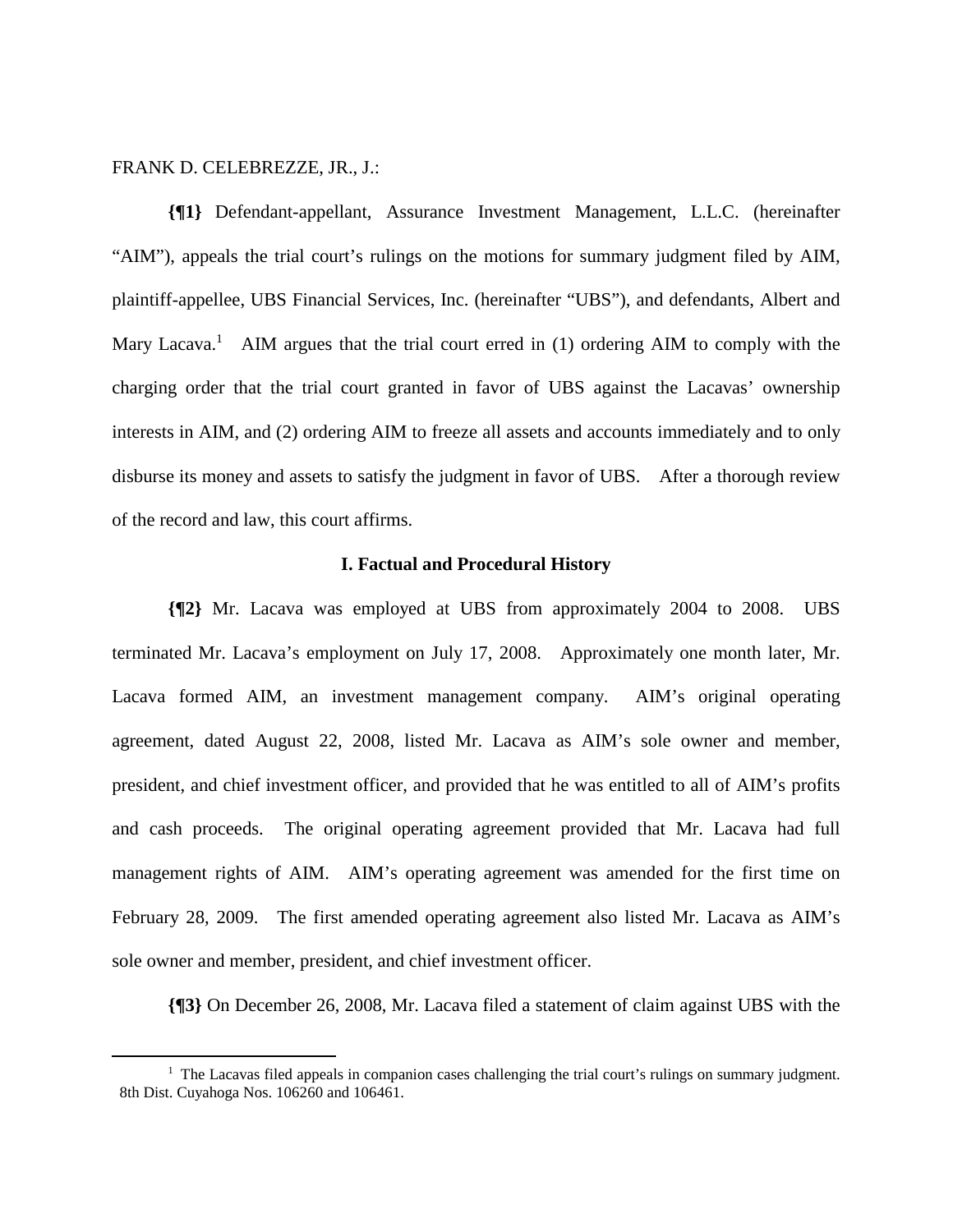Financial Industry Regulatory Authority ("FINRA") regarding the manner in which UBS terminated his employment.<sup>2</sup> Mr. Lacava asserted causes of action for breach of contract, breach of the covenant of good faith and fair dealing, failure to supervise, tortious interference, wrongful termination, libel, and slander. In March 2009, UBS filed an answer and a counterclaim seeking monetary damages for Mr. Lacava's alleged breach of promissory notes. In February 2010, the FINRA arbitration panel ruled in UBS's favor on Mr. Lacava's claims, and ruled in favor of UBS on its counterclaim. The panel awarded UBS compensatory damages in the amount of \$196,963.89.

**{¶4}** Mr. Lacava's efforts to vacate and/or appeal the arbitration panel's award were unsuccessful. UBS's attempts to satisfy the judgment were also unsuccessful due to Mr. Lacava's apparent insolvency.

**{¶5}** As noted above, at the time that the arbitration proceedings commenced in December 2008, Mr. Lacava was AIM's sole member, owner, and manager. However, AIM's operating agreement was amended for the second time on January 21, 2010 — approximately two weeks before the arbitration proceedings concluded in February 2010. In this amended operating agreement, Mrs. Lacava, Mr. Lacava's wife, was listed as a member of AIM with an ownership interest of 94.8 percent. As a result of the amendment to the operating agreement, Mr. Lacava's ownership interest in AIM was reduced from 100 percent to 5.2 percent. Mr. Lacava's transfer of his ownership interest in AIM to his wife was not discovered until UBS and AIM exchanged discovery in Cuyahoga C.P. No. CV-10-723001. UBS alleged that Mr. Lacava was not paid, compensated, or reimbursed in exchange for Mrs. Lacava's ownership interest.

**{¶6}** In April 2010, UBS filed an application in the common pleas court seeking to

 $\overline{a}$ 

<sup>2</sup> Case No. 08-04976.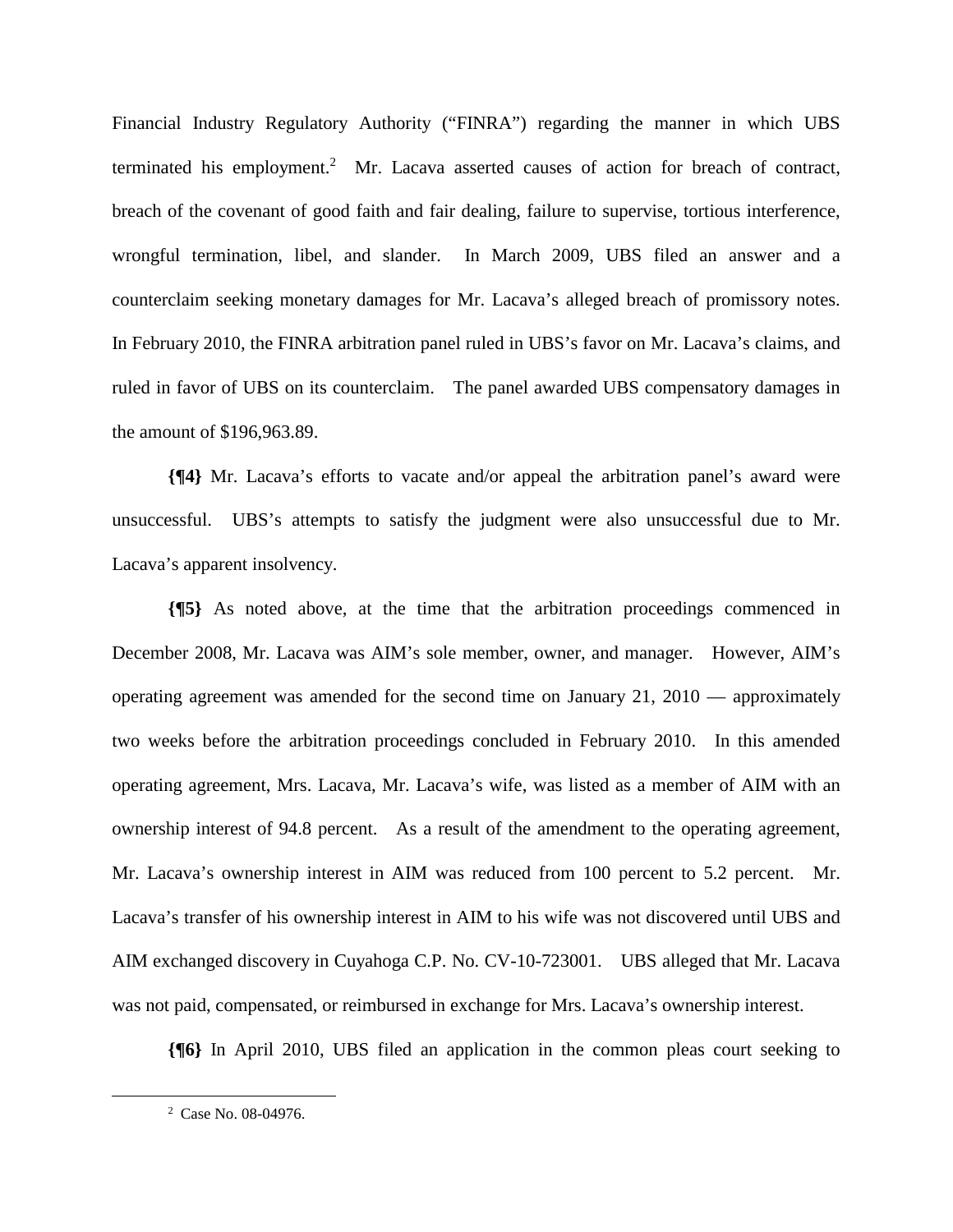confirm the award issued by the FINRA arbitration panel.<sup>3</sup> Mr. Lacava did not respond to UBS's application, and as a result, the trial court granted default judgment in favor of UBS against Mr. Lacava on June 17, 2010. The trial court confirmed the arbitration award and entered a monetary judgment in the amount of \$196,963.89 in favor of UBS against Mr. Lacava.

**{¶7}** After learning that Mr. Lacava transferred his ownership interest in AIM to his wife while UBS's claim for a monetary judgment was pending, UBS filed two fraudulent conveyance actions in an effort to satisfy the monetary judgment it had obtained against Mr. Lacava.

**{¶8}** First, in Cuyahoga C.P. No. CV-12-773822, UBS filed a complaint in January 2012 against Mr. and Mrs. Lacava alleging that Mr. Lacava fraudulently transferred his interest in AIM to his wife in order to defraud UBS as a creditor. The Lacavas filed a counterclaim for abuse of process and/or frivolous conduct. In June 2015, the trial court granted UBS's motion for summary judgment on the Lacavas' counterclaim. On September 11, 2015, UBS voluntarily dismissed the fraudulent conveyance action against Mr. and Mrs. Lacava without prejudice pursuant to Civ.R.  $41(A)(1)(a)$ .

**{¶9}** Second, in Cuyahoga C.P. No. CV-16-868794, UBS filed a complaint against Mr. Lacava, Mrs. Lacava, and AIM on September 9, 2016. In Count 1, UBS requested a charging order against Mr. Lacava's ownership interest of AIM pursuant to R.C. 1705.19. In Count 2, UBS requested to be appointed a receiver pursuant to R.C. 2735.01. In Count 3, UBS requested that the trial court set aside Mr. Lacava's transfer of his ownership interest in AIM to his wife as a fraudulent transfer under R.C. 1336.04.

**{¶10}** On December 7, 2016, the trial court denied UBS's motion for appointment of receiver. Mrs. Lacava and AIM filed a motion to transfer venue to Summit County on

 $\overline{a}$ 

<sup>3</sup> Cuyahoga C.P. No. CV-10-723001.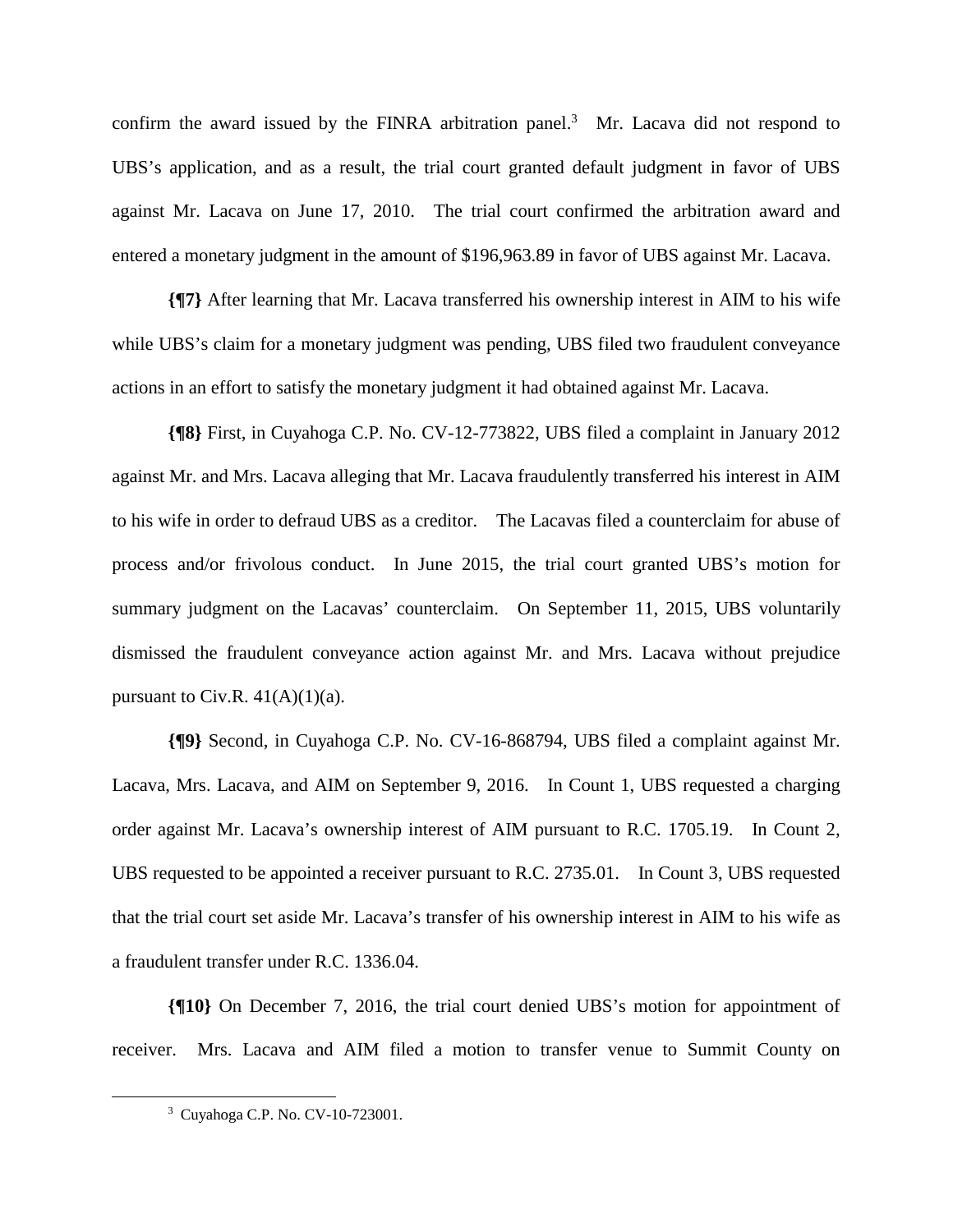December 19, 2016; Mr. Lacava filed a motion to transfer venue to Summit County on December 20, 2016. On January 4, 2017, the trial court denied the motions to transfer venue.

**{¶11}** On June 19, 2017, UBS filed its motion for summary judgment. Mrs. Lacava and AIM filed a motion for summary judgment on July 3, 2017. AIM argued that any and all claims that UBS asserted against AIM were barred by the statute of limitations set forth in R.C. 1336.09, governing claims for fraudulent transfer. Mr. Lacava filed a motion for summary judgment on July 4, 2017.

**{¶12}** On July 28, 2017, the trial court issued its judgment entry and opinion ruling on the parties' summary judgment motions. The trial court granted UBS's motion for summary judgment on its claims of fraudulent conveyance and request for a charging order. The trial court voided Mr. Lacava's fraudulent transfer of his ownership interest in AIM, and issued a charging order against Mrs. Lacava's ownership interest in AIM. The trial court attached the assets that Mr. Lacava transferred to AIM and awarded UBS compensatory damages against Mr. Lacava in the amount of \$196,963.89.

**{¶13}** The trial court granted summary judgment in AIM's favor on the statute of limitations issue. However, the trial court ordered AIM to "freeze any assets and accounts immediately and those assets and accounts can only be released to satisfy this judgment." The trial court went on to explain that AIM "is bound by the court's decision to comply with this order and is restricted from disbursing any money or asset other than to satisfy this judgment." Finally, regarding the relief that the trial court granted in favor of UBS, the trial court's judgment entry provides, in relevant part,

The court grants the following relief in favor of UBS  $***$  and against AIM so far as it holds assets which are recoverable to satisfy this judgment and the prior judgment obtained by UBS: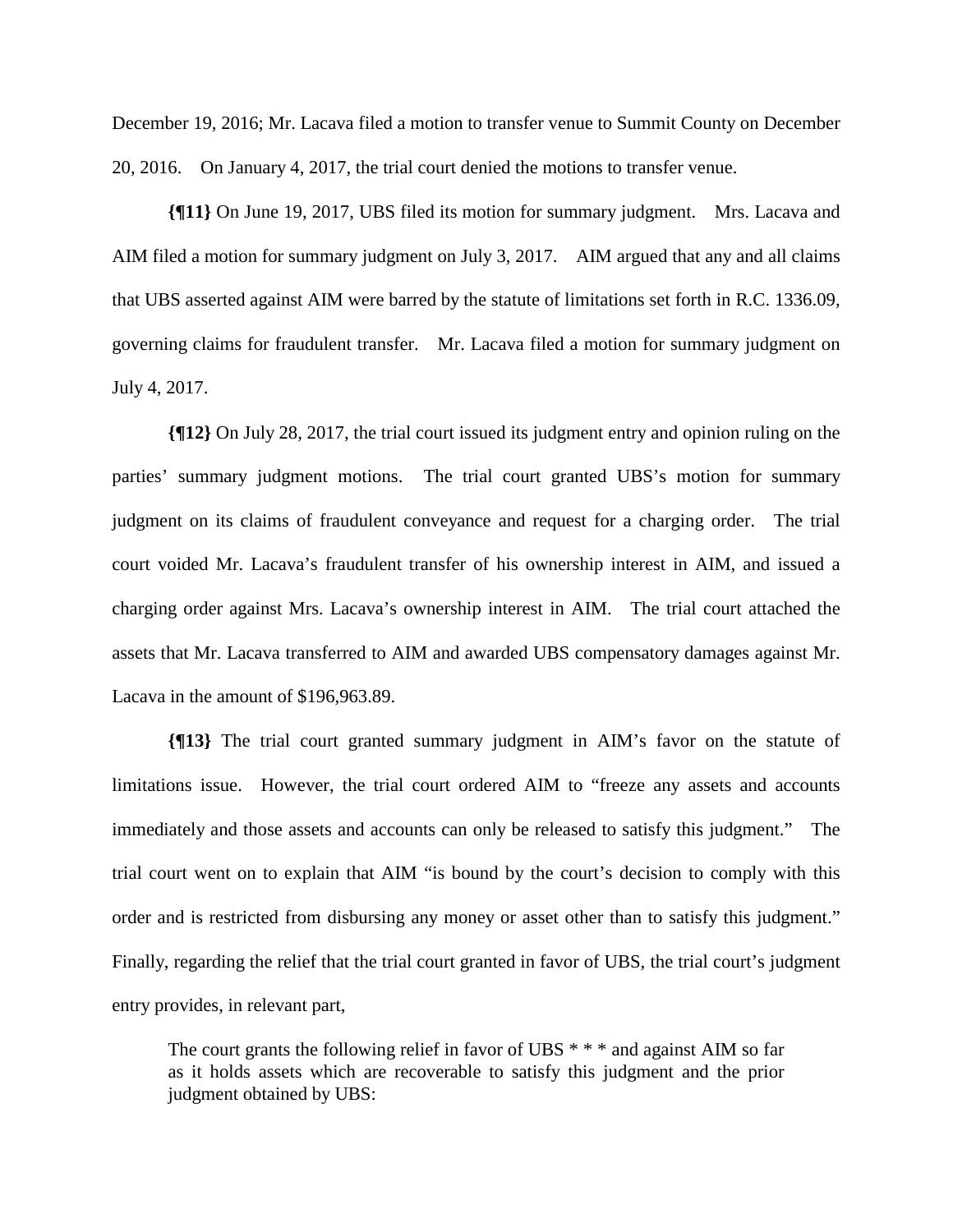\* \* \*

4. AIM, Mr. Lacava, Mrs. Lacava, and any and all parties acting in concert with any of these parties are enjoined from any disposition of any assets of AIM, Mr. Lacava or Mrs. Lacava.

On August 16, 2017, the trial court awarded UBS \$50,155 in attorney fees and \$480.33 in

expenses and dismissed the case in its entirety with prejudice.

**{¶14}** On September 15, 2017, AIM filed the instant appeal challenging the trial court's

July 28, 2017 judgment. AIM assigns 14 errors for review:

1. After correctly ruling AIM is granted R.C. 1336.09 statute of limitations, extinguishing any and all claims for relief the Trial Court Order erred in committing a plain legal error by ordering conscious shocking extreme financial punishments, effectively putting the AIM out of business. Violating the doctrine of separation of powers and an abuse of discretion.

2. After a charging order was granted the plaintiff/creditor for a debt against an individual AIM member solely in his personal and individual capacity, the Trial Court Order "made up" extreme financial restrictions to AIM, LLC with no legal authority, and in direct violation of R.C. 1705.19, R.C. 1705.18, R.C. 1705.17, which violates the doctrine of separation of powers and is an abuse of discretion.

3. The Trial Court Order erred in committing plain legal error against other AIM members, listed in the AIM Operating Agreement dated 8/27/2016, and not named in the case and with no claims against them, have a legal right to equal protection for their personal property in their LLC membership units, pursuant to R.C. 1705.17, R.C. 1705.11, R.C. 1705.48(D), R.C. 1705.19, the Fifth, and Fourteenth Amendments of the U.S. Constitution, and the AIM Operating Agreement dated 8/27/2016[.]

4. After correctly ruling AIM is granted R.C. 1336.09 statute of limitations, extinguishing any and all claims for relief, the Trial Court Order erred in committing plain legal error, not following statutory language in R.C. 1336.09 and erroneously misapplying an unlawful remedy to AIM by R.C. 1336.08(B)(1)(b). The Trial Court granted AIM R.C. 1336.09, all remedies have been extinguished, therefore, R.C. 1366.08(B)(1)(b), cannot be legally even considered toward AIM, LLC. This is a violation of the doctrine of the separation of powers.

5. After correctly ruling AIM is granted R.C. 1336.09 statute of limitations, extinguishing any and all claims for relief, the Trial Court Order violated the separation of powers doctrine and erred in committing a plain legal error, "making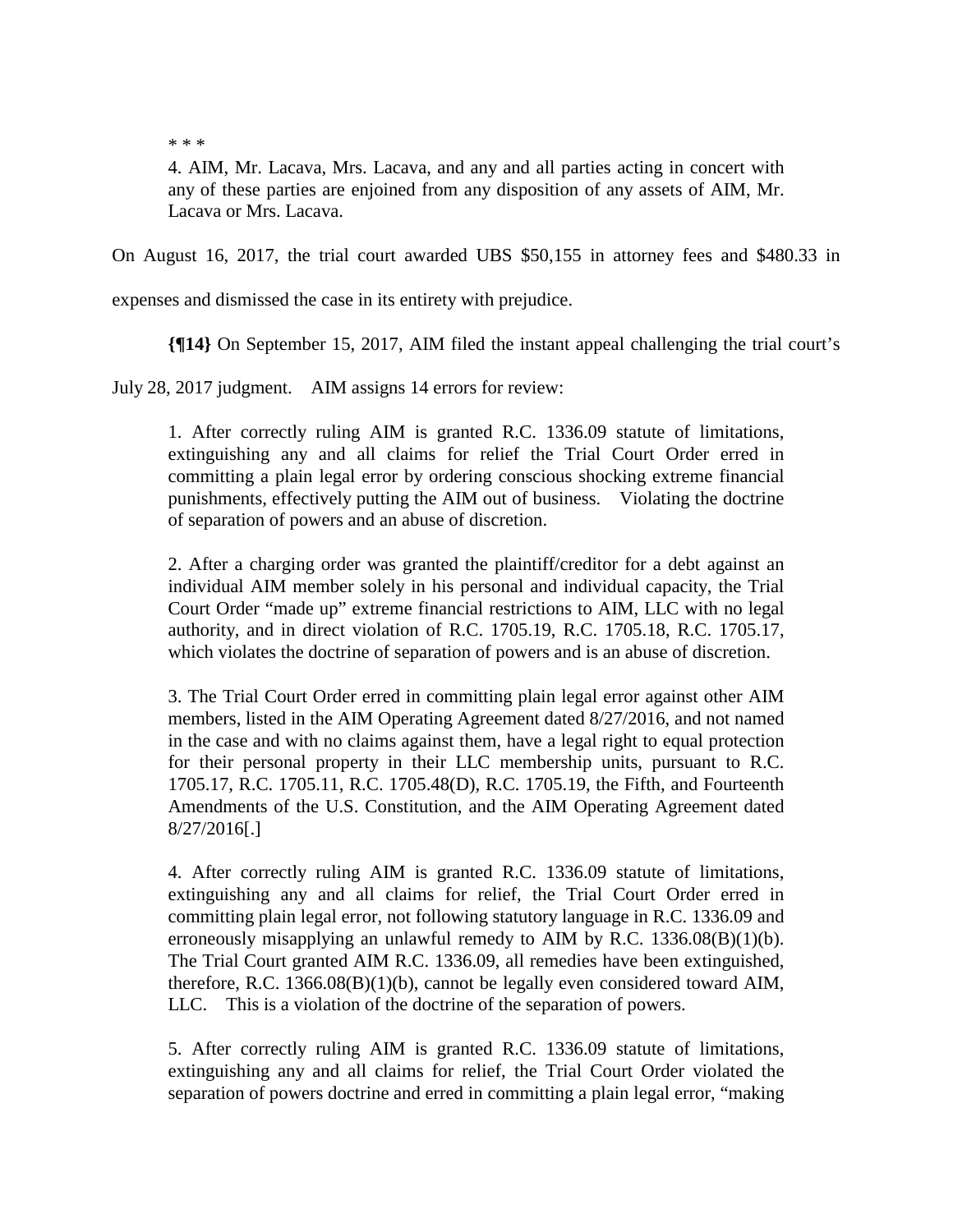up" a specific language not in the law disallowing "*any and all parties acting in concert*" with AIM (or Mr. or Mrs. Lacava) in the disbursing of any assets, violating R.C. 1336.09, R.C. 1705.19, and R.C. 1336.07.

6. After correctly ruling AIM is granted R.C. 1336.09 statute of limitations, extinguishing any and all claims for relief, the Trial Court Order erred in committing plain legal error, erroneously applying R.C. 1366.07(A)(2) to AIM. The Trial Court granted AIM R.C. 1366.09, all remedies have been extinguished, therefore, R.C. 1336.07(A)(2) cannot be legally even considered toward AIM. This is a violation of the doctrine of the separation of powers. Furthermore, the Court Order erroneously labels AIM as the transferee, in R.C. 1336.07(A)(2) when Mrs. Lacava is the transferee in the instant matter[.] Furthermore, was the asset exchanged for reasonable value was a portion of the LLC membership units, not cash, and has been unlawfully been attached, in violation of R.C. 1336.09, R.C. 1705.19, R.C. 1705.34.

7. Since UBS was granted a charging order, by Ohio Statutory Law, they automatically become an assignee of AIM per R.C. 1705.18 and the AIM Operating Agreement dated 8/27/2016. The Trial Court Order erred in committing plain legal error, violating Ohio Limited Liability Companies Act and statutory law by not holding UBS/assignee bound by the AIM Operating Agreement dated 8/27/2016, pursuant to R.C. 1705.18(B), R.C. 1705.081(A), and R.C. 1705.081(A)(D).

8. The Trial Court Order erred in erroneously suggesting the AIM Operating Agreement to state "*preventing a charging order against any members' interest in AIM*", which is not supported by the record.

9. The Trial Court Order error in not having UBS/assignee to pay AIM's reasonable legal bill pursuant to Ohio statutory law, and AIM's Operating Agreement dated 8/27/2016 Section 6.3. Ohio statutory law enforces maximum effect to the principle of contract and to the maximum enforceability of the Operating Agreement pursuant to R.C. 1705.18(A), (B), R.C. 1705.081(A)(D).

10. The Trial Court Order erred in committing plain legal error, stating the "essence of the case" was AIM accounts were used for personal spending the \$140,000 partial sale proceeds in Jan. 2010 and all its profits each year thereafter into the present, is not supported by the record.

11. The Trial Court erred in denying AIM (and all other defendants) pleadings to transfer jurisdiction and venue to Summit County Common Pleas Court, the lawful jurisdiction and venue. AIM was formed in Summit County, LLC, work address is only been Summit County, LLC members reside in Summit County, partial sale of LLC members units occurred in Summit County. Citizenship of AIM, LLC members also resides in Summit County. To minimize repetition please see Mr. Lacava's Brief Assignment of Error #2.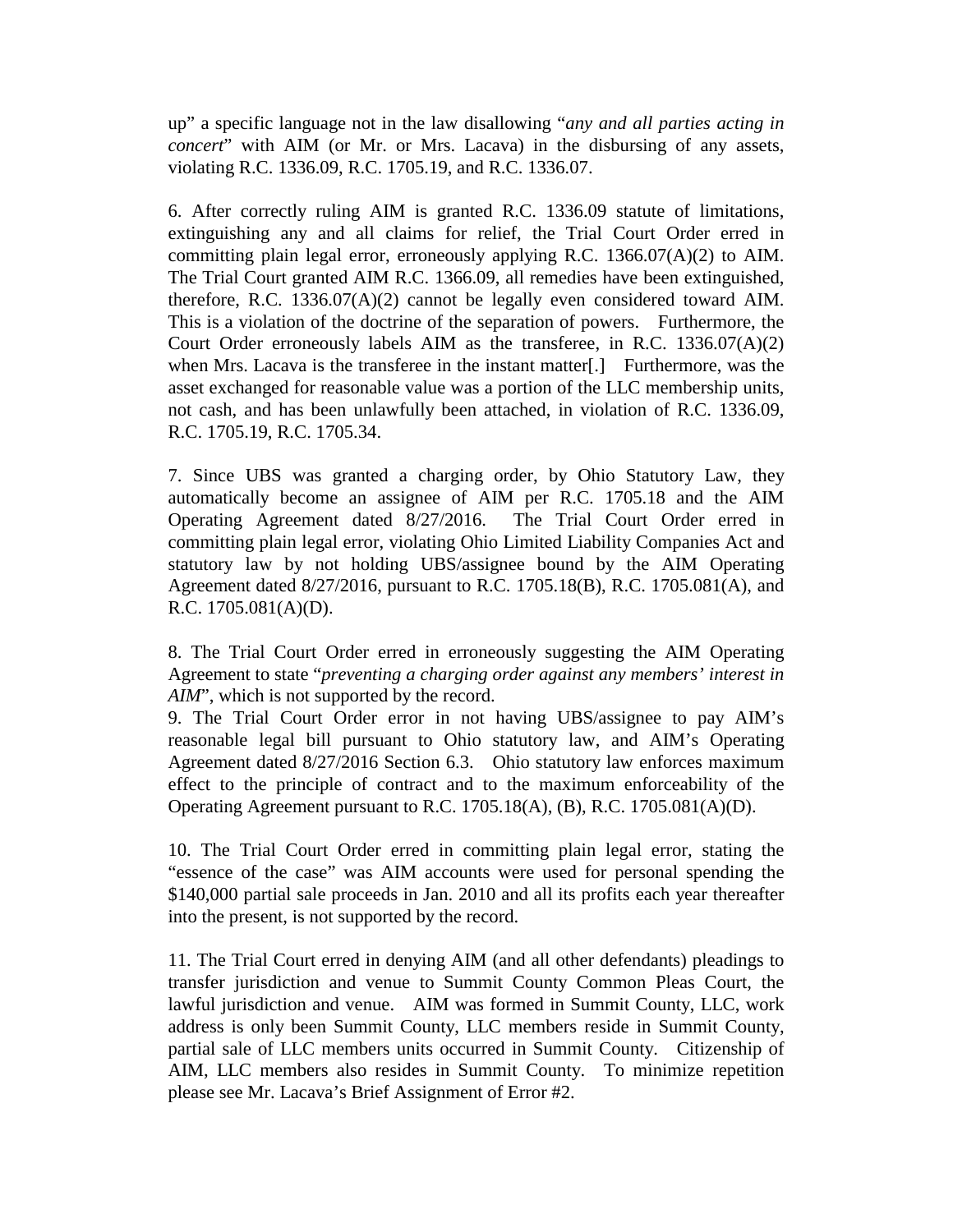12. The Trial Court erred in denying AIM from being removed as a named defendant.

13. After correctly ruling AIM is granted R.C. 1336.09 statute of limitations, extinguishing any and all claims for relief, the Trial Court Order erred in committing plain legal error, unlawfully and immediately eliminated AIM's right of Due Process by eliminating any money access for AIM to pay for a lawyer to represent and file for AIM in the Court system. Thus the LLC was denied substantial rights and procedural due process guaranteed by the Fifth, and Fourteenth Amendments to the United States Constitution.

14. The Trial Court erred in giving summary judgment against Mr. and Mrs. Lacava and granted in favor of UBS, because the record shows that many genuine disputes exist as to many material facts, then the case must go to trial, as a matter of law. To minimize repetition please see Mr. Lacava's Brief Assignment of Error #1.

**{¶15}** To the extent that AIM's assignments of error are interrelated, they will be addressed together. Furthermore, for ease of discussion, AIM's assignments of error will be addressed out of order.

## **II. Law and Analysis**

## **A. Standard of Review**

**{¶16}** Summary judgment, governed by Civ.R. 56, provides for the expedited adjudication of matters where there is no material fact in dispute to be determined at trial. In order to obtain summary judgment, the moving party must show that "(1) there is no genuine issue of material fact; (2) the moving party is entitled to judgment as a matter of law; and (3) it appears from the evidence that reasonable minds can come to but one conclusion when viewing evidence in favor of the nonmoving party, and that conclusion is adverse to the nonmoving party." *Grafton v. Ohio Edison Co.*, 77 Ohio St.3d 102, 105, 671 N.E.2d 241 (1996), citing *State ex rel. Cassels v. Dayton City School Dist. Bd. of Edn.*, 69 Ohio St.3d 217, 219, 631 N.E.2d 150 (1994).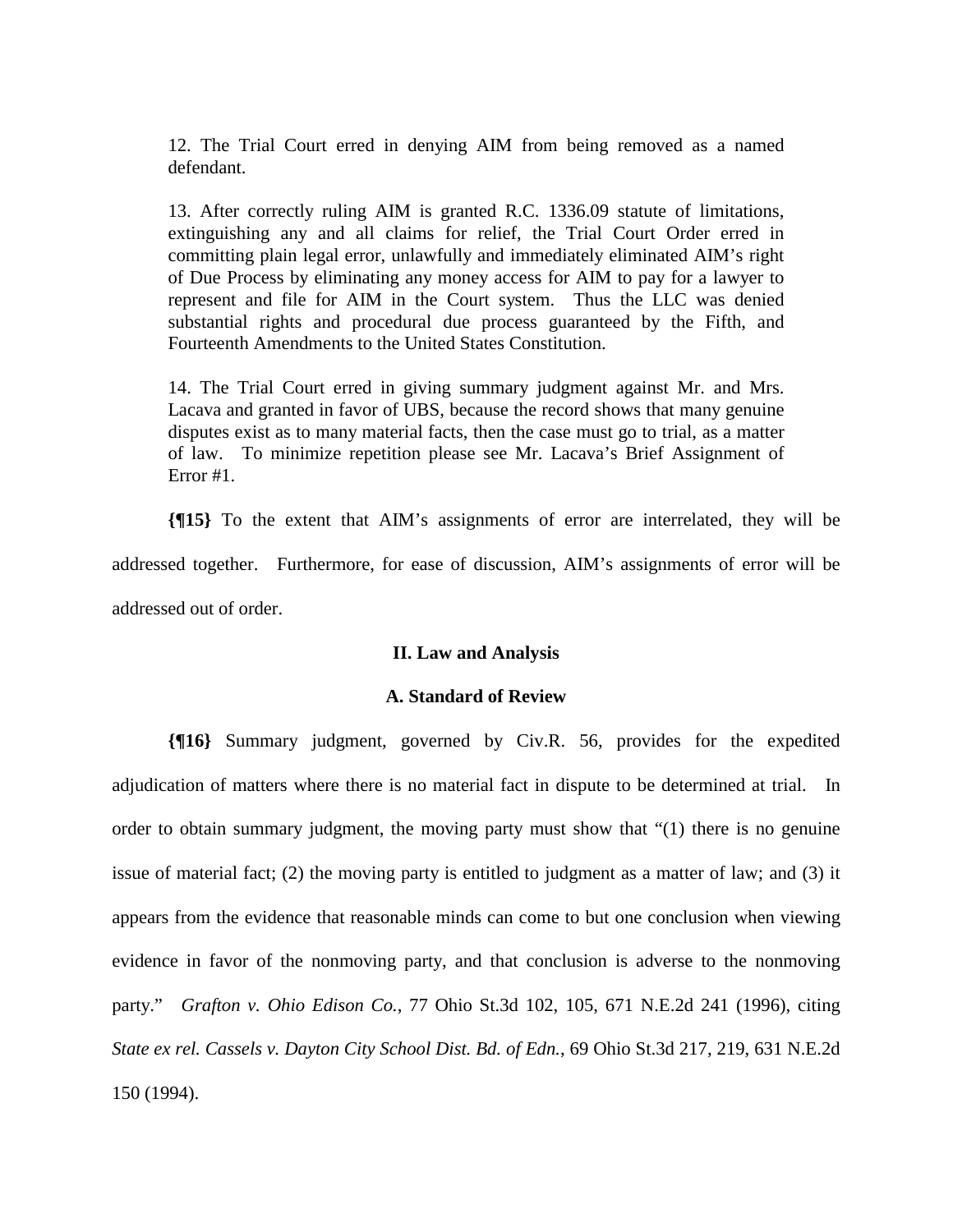**{¶17}** The moving party has the initial responsibility of establishing that it is entitled to summary judgment. *Dresher v. Burt*, 75 Ohio St.3d 280, 292-293, 662 N.E.2d 264 (1996). "[I]f the moving party meets this burden, summary judgment is appropriate only if the nonmoving party fails to establish the existence of a genuine issue of material fact." *Deutsche Bank Natl. Trust Co. v. Najar*, 8th Dist. Cuyahoga No. 98502, 2013-Ohio-1657, ¶ 16, citing *Dresher* at 293.

**{¶18}** Once a moving party demonstrates no material issue of fact exists for trial and the party is entitled to judgment, the nonmoving party has a duty to come forth with argument and evidence demonstrating a material issue of fact does exist that would preclude judgment as a matter of law. *Dresher* at *id*. Summary judgment is appropriate if the nonmoving party fails to meet this burden. *Id*.

#### **B. Statute of Limitations**

**{¶19}** As an initial matter, we must address AIM's argument that the statute of limitations set forth in R.C. 1336.09, governing claims for fraudulent transfer, (1) barred any and all claims that UBS asserted against AIM, and (2) precluded the trial court from ordering AIM to comply with the charging order. AIM appears to raise this argument in its first, fourth, fifth, sixth, and thirteenth assignments of error. AIM's statute of limitations argument is misplaced.

**{¶20}** "Fraudulent transfer claims under division (A)(1) of section 1336.04 must be brought within four years after the transfer was made or, within one year after the transfer was or reasonably could have been discovered by the claimant. R.C. 1336.09." *D'Amore v. Matthews*, 8th Dist. Cuyahoga No. 91420, 2009-Ohio-131, ¶ 14.

**{¶21}** Initially, the record in this case reflects that UBS did not assert a fraudulent transfer claim against AIM. In fact, UBS did not assert any claims against AIM. Therefore, R.C.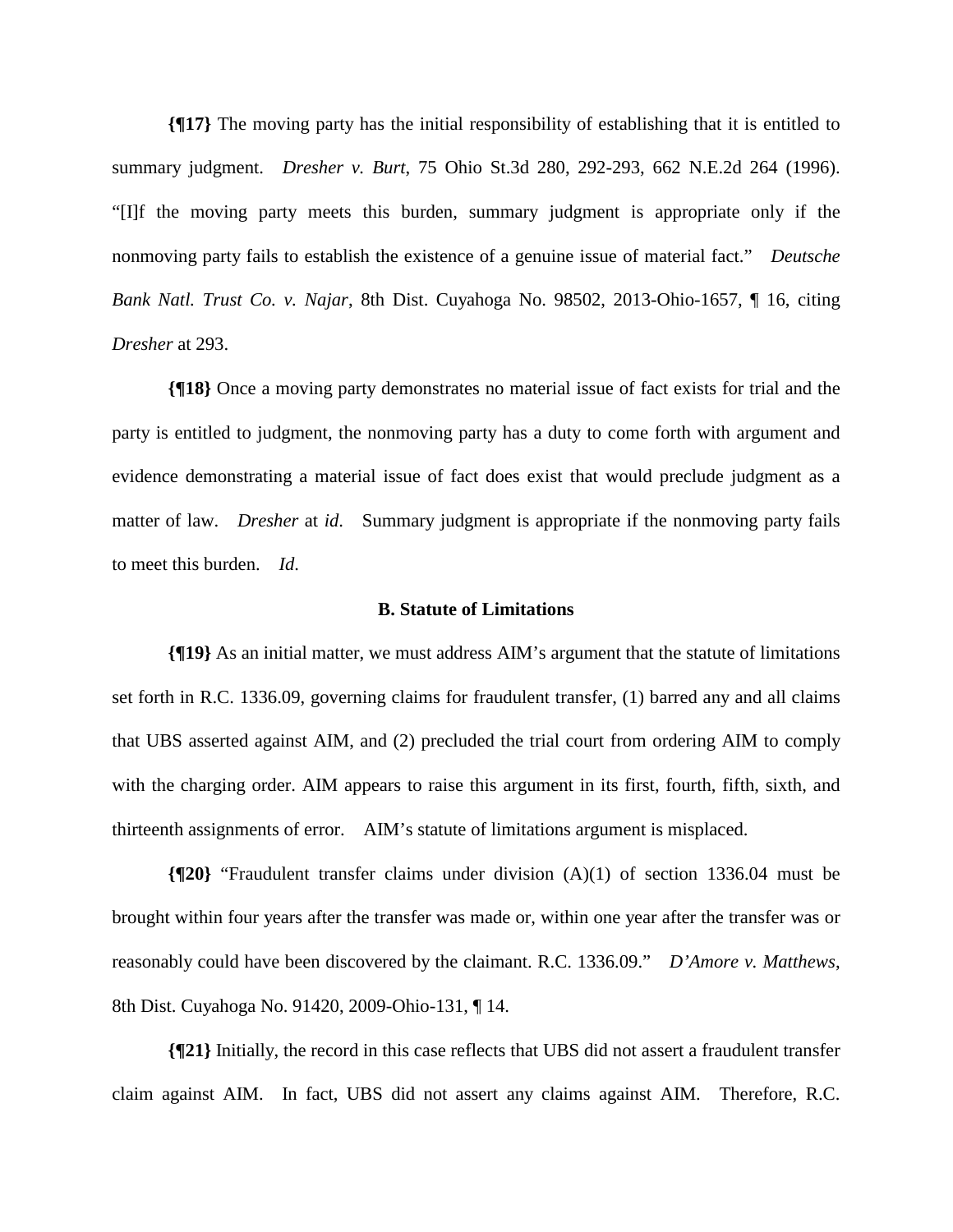1336.09 is inapplicable. UBS's fraudulent transfer claim was asserted against Mr. Lacava. *See* complaint at ¶ 45 ("UBS believes and therefore avers that Mr. LaCava made a fraudulent transfer.").

**{¶22}** In its motion for summary judgment, AIM argued that any fraudulent transfer claims that UBS asserted against AIM were subject to the statute of limitations set forth in R.C. 1336.09. The trial court granted AIM's motion for summary judgment "on the issue of statute of limitations."

**{¶23}** Although the trial court granted AIM's motion for summary judgment based on the statute of limitations set forth in R.C. 1336.09, the trial court ordered AIM "to freeze any assets and accounts immediately," and ordered that the assets and accounts only be released to satisfy the trial court's judgment. The trial court explained that AIM "is in the line of transferees and in keeping with the statute, it is bound by the court's decision to comply with this order and is restricted from disbursing any money or asset other than to satisfy this judgment."<sup>4</sup> The trial court recognized that pursuant to R.C.  $1336.08(B)(1)(a)$  and (b), a judgment may be entered against the first transferee and any subsequent transferee.

**{¶24}** In Count 1 of its complaint, UBS requested a charging order, pursuant to R.C. 1705.19, charging Mr. Lacava's membership interest of AIM in order to satisfy the outstanding arbitration judgment, \$196,963.89.

Pursuant to R.C. 1705.19, a judgment creditor of a member of a limited-liability company may apply to a court of common pleas to charge the membership interest of the member for payment of an unsatisfied judgment. A charging order is a judgment creditor's sole and exclusive remedy to satisfy a judgment against the membership interest of a limited-liability-company member. R.C. 1705.19(B).

l

<sup>4</sup> In referencing "the statute," it is not clear whether the trial court was referring to Ohio's Uniform Fraudulent Transfer Act, R.C. Chapter 1336, in general, or specifically referring to R.C. 1336.04 or 1336.08.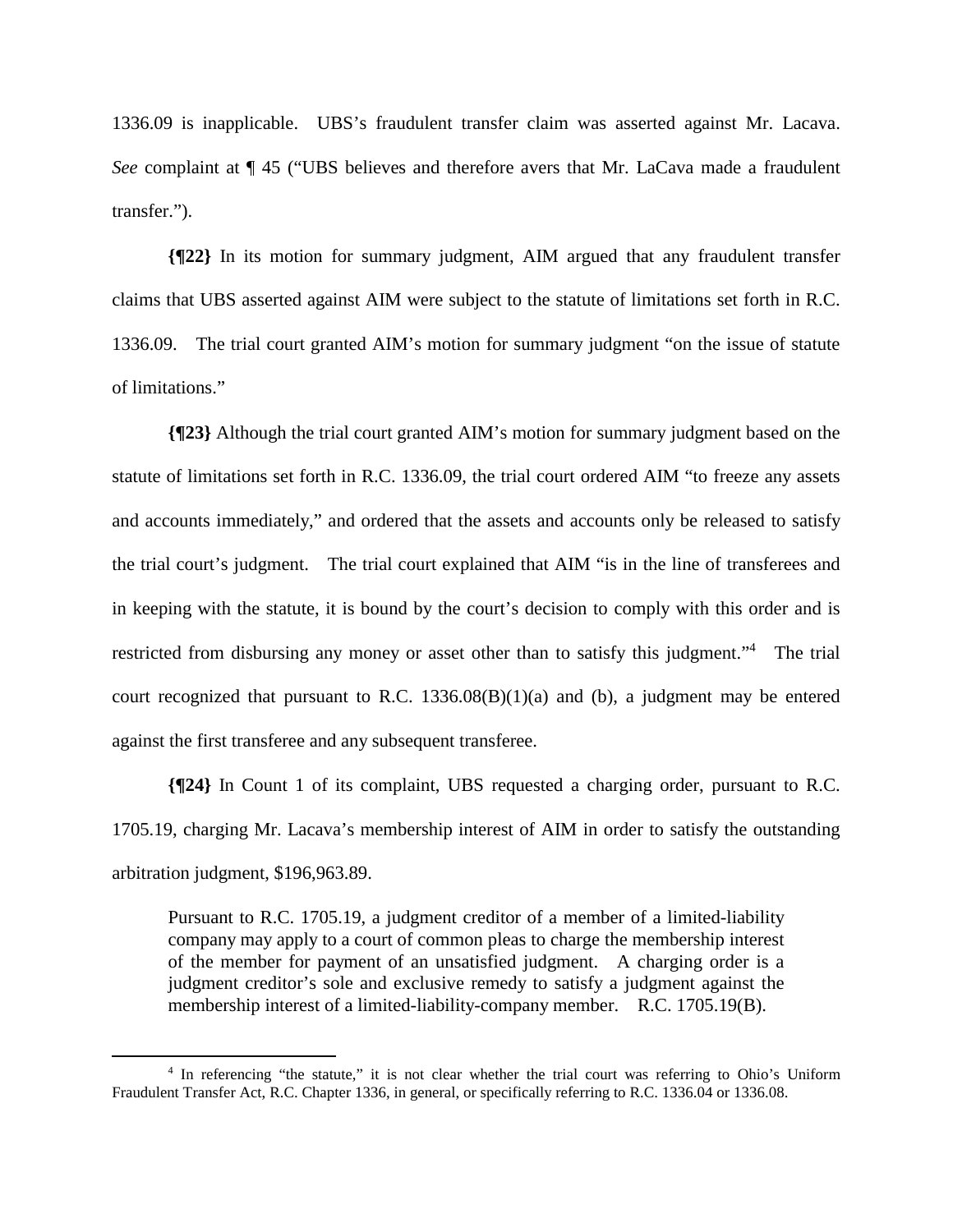*Stanfield v. On Target Consulting, L.L.C.*, 2017-Ohio-8830, 90 N.E.3d 962, ¶ 6 (1st Dist.).

**{¶25}** Contrary to AIM's assertions, an application for a charging order pursuant to R.C. 1705.19 is not subject to the statute of limitations governing fraudulent transfer claims set forth in R.C. 1336.09. Accordingly, R.C. 1336.09 is inapplicable to UBS's request for a charging order, and the statute did not preclude the trial court from ordering AIM to comply with the charging order.

**{¶26}** Based on the foregoing analysis, AIM's first, fourth, fifth, sixth, and thirteenth assignments of error are overruled in this respect.

#### **C. Remedies**

**{¶27}** In its first assignment of error, AIM argues that the trial court's July 28, 2017 orders on summary judgment are "unlawful, unconstitutional, unreasonable, chokehold orders that effectively puts [sic] AIM out of business!" AIM's brief at 17. In its second assignment of error, AIM appears to argue that the trial court's order violated R.C. 1705.19 by allowing UBS to obtain possession of or exercise legal or equitable remedies with respect to the property of AIM.

**{¶28}** UBS named AIM in its complaint in relation to its request for a charging order against Mr. Lacava, who previously transferred his ownership interest in AIM to his wife. The record reflects that Mr. and Mrs. Lacava have full control of AIM — AIM's January 21, 2010 operating agreement provides that Mr. Lacava's ownership interest of AIM was 5.2 percent, and Mrs. Lacava's ownership interest of AIM was 94.8 percent. Accordingly, the trial court's order requiring AIM — comprised of the fraudulent transferor and the fraudulent transferee — to comply with the charging order was not unreasonable, unlawful, or unconstitutional.

**{¶29}** AIM appears to argue that the trial court erred by ordering AIM to comply with the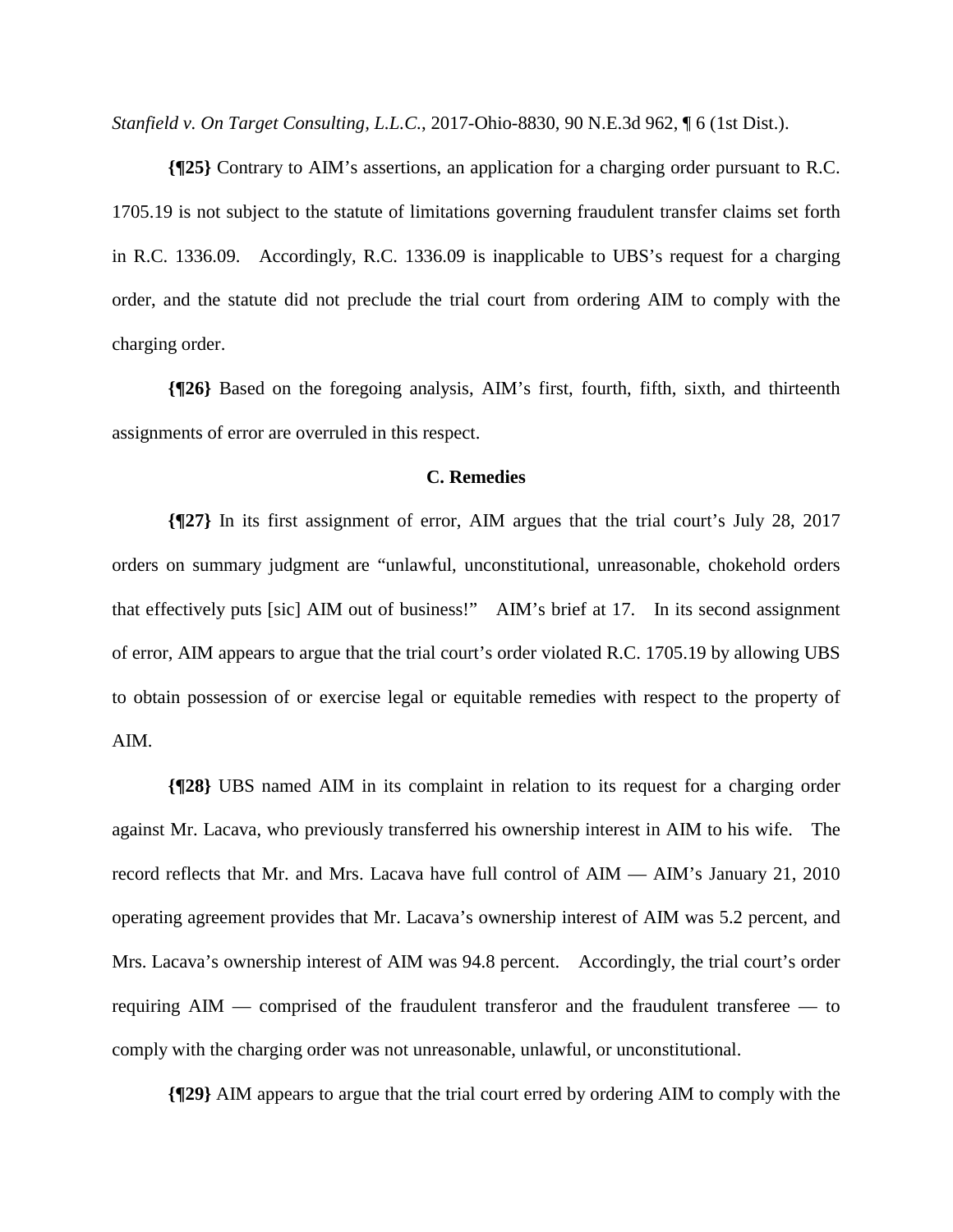charging order because UBS's claims were against Mr. Lacava, not AIM, and thus the trial court had no authority to prohibit AIM from disbursing money and/or assets other than to satisfy the judgment the trial court entered in favor of UBS against Mr. Lacava. AIM's argument — that the trial court had no authority to order the assets that Mr. Lacava transferred into AIM or to Mrs. Lacava be frozen except to satisfy UBS's judgment — would render R.C. Chapter 1336 and R.C. 1705.19 meaningless, particularly because the Lacavas have full control of AIM.

**{¶30}** Finally, regarding AIM's argument that the trial court violated R.C. 1705.19 in ordering AIM to comply with the charging order, it is unsupported by the record. Contrary to AIM's assertion, the trial court did not grant UBS the right to obtain possession of or exercise remedies with respect to AIM's property. The trial court simply ordered AIM to comply with the charging order to ensure that the judgment in favor of UBS was satisfied. Once the judgment was satisfied, either by Mr. Lacava or the assets that he had transferred to AIM and/or Mrs. Lacava, AIM was free to use the LLC's money, assets, and accounts however AIM wished to do so.

**{¶31}** For all of these reasons, AIM's first and second assignments of error are overruled.

**{¶32}** In its fifth assignment of error, AIM argues that the trial court violated R.C. 1336.09, 1705.19, and 1336.07 in ordering AIM to comply with the charging order.

**{¶33}** R.C. 1336.07 provides, in relevant part,

(A) In an action for relief arising out of a transfer or an obligation that is fraudulent \* \* \* a creditor \* \* \* may obtain one of the following:

\* \* \*

(3) *Subject to the applicable principles of equity* and in accordance with the Rules of Civil Procedure, any of the following: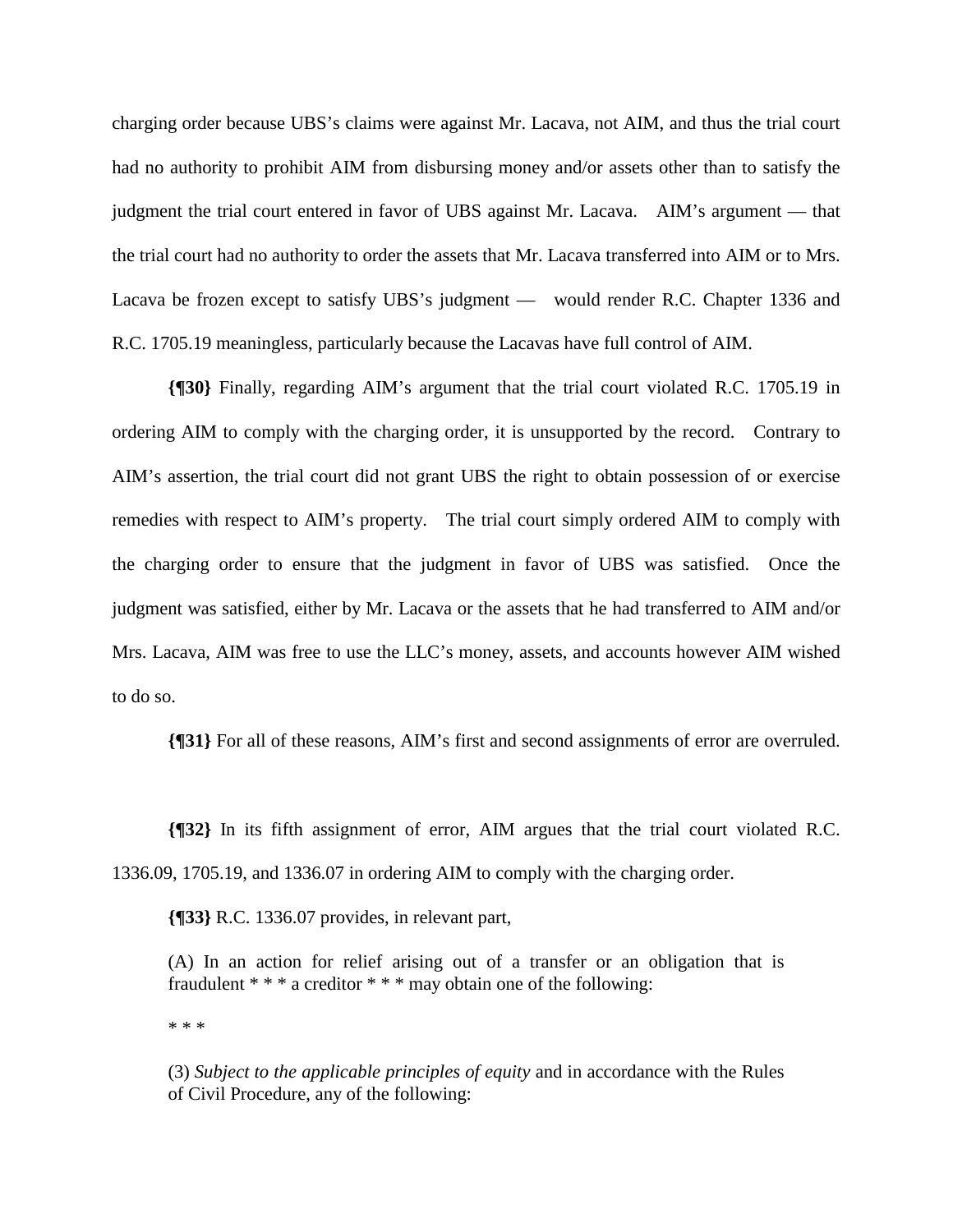(a) An injunction against further disposition by the debtor or a transferee, or both, of the asset transferred or of other property;

(b) Appointment of a receiver to take charge of the asset transferred or of other property of the transferee;

(c) Any other relief that the circumstances may require.

(Emphasis added.)

**{¶34}** As noted above, R.C. 1705.19(C) provides that "[n]o creditor of a member of a limited liability company or a member's assignee shall have any right to obtain possession of, or otherwise exercise legal or equitable remedies with respect to, the property of the limited liability company."

**{¶35}** In the instant matter, AIM argues that R.C. 1336.07(A)(3) is rendered null and void by R.C. 1705.19(C). AIM emphasizes that a charging order is UBS's sole and exclusive remedy against Mr. Lacava and that UBS had no right to obtain possession of or exercise remedies with respect to AIM's property. This is the exact same argument AIM raised in its second assignment of error.

**{¶36}** As noted above, the trial court's order requiring AIM to comply with the charging order was not unreasonable or unlawful, and the trial court's order does not violate R.C. 1705.19. Accordingly, AIM's fifth assignment of error is overruled.

#### **D. Third-Party Members of AIM**

**{¶37}** In its third assignment of error, AIM argues that the trial court's order caused irreparable harm to the other members of AIM, subsequent transferees Amanda and Lauren Lacava. AIM appears to argue that UBS was required to request and obtain charging orders against Amanda and Lauren in order to obtain their personal property or interfere with AIM's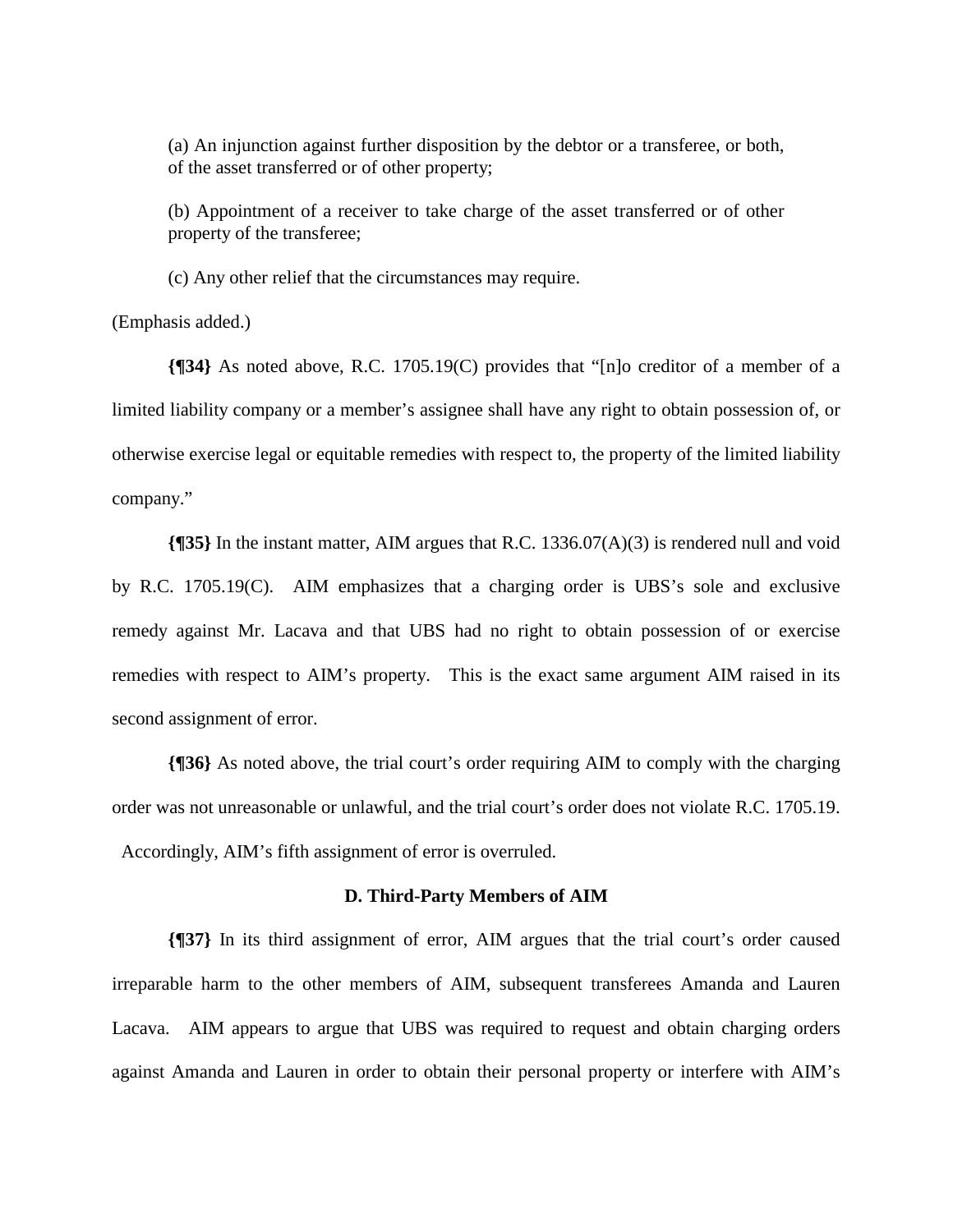business. Furthermore, AIM appears to argue that AIM's other members are not liable for Mr. Lacava's actions, and that these other members are not liable to UBS merely because they are members of the LLC.

**{¶38}** As noted above, AIM's original operating agreement, executed on August 22, 2008, and the first amended operating agreement, executed on February 28, 2009, listed Mr. Lacava as AIM's sole member. The second amended operating agreement, executed on January 21, 2010, listed Mr. Lacava as AIM's president, initial member, and initial officer, holding the position of president and treasurer. The January 2010 amended operating agreement also listed Mrs. Lacava as an initial member and initial officer, holding the position of secretary. This operating agreement provided that Mr. Lacava's ownership of AIM was 5.2 percent and Mrs. Lacava's ownership of AIM was 94.8 percent.

**{¶39}** AIM's operating agreement was amended for a third time on August 27, 2016. This operating agreement provides that (1) Mrs. Lacava is AIM's chairman; (2) AIM's members are Mrs. Lacava, Mr. Lacava, Amanda Lacava, and Lauren Lacava; and (3) AIM's officers are Mrs. Lacava, holding the position of chairman, and Mr. Lacava, holding the position of president. Furthermore, this operating agreement provided that Mrs. Lacava's ownership of AIM was 87.28 percent; Mr. Lacava's ownership of AIM was 5.2 percent; and Amanda and Lauren each had 3.76 percent ownership of AIM.

**{¶40}** In other words, after Mr. Lacava transferred his ownership interest in AIM to Mrs. Lacava in January 2010, Mrs. Lacava subsequently transferred 7.52 percent of her ownership interest to Amanda and Lauren. Accordingly, Mr. Lacava is the transferor of his ownership interest, Mrs. Lacava is the initial/first transferee, and Amanda and Lauren are subsequent transferees.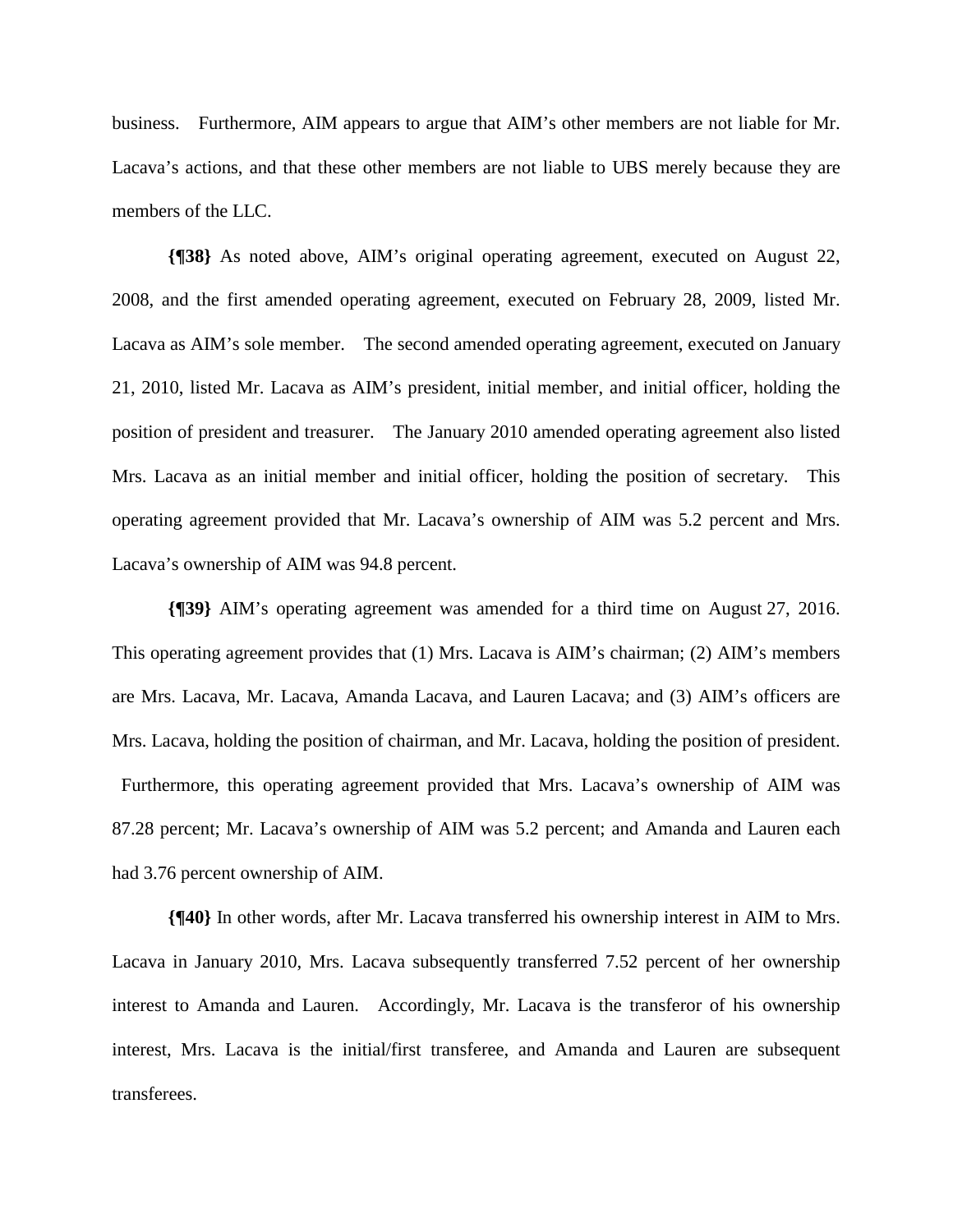**{¶41}** While AIM's first assignment of error focuses, in part, on how the LLC was affected by the trial court's judgment, AIM's third assignment of error appears to be an attempt to protect the rights of the unnamed, third-party members of the LLC — Amanda and Lauren Lacava. AIM does not have standing to do so.

**{¶42}** Generally, a party does not have standing to prosecute an appeal in order to protect the rights of a third party. *See Wells Fargo Bank, N.A. v. Kessler*, 10th Dist. Franklin No. 15AP-216, 2015-Ohio-5085, ¶ 23. In order to have standing to allege error, a party must assert its own rights rather than the rights of a third party. *Util. Serv. Partners, Inc. v. Pub. Util. Comm. of Ohio*, 124 Ohio St.3d 284, 2009-Ohio-6764, 921 N.E.2d 1038, ¶ 49.

"[A] party ordinarily cannot appeal an alleged violation of another party's rights. However, '[a]n appealing party may complain of an error committed against a nonappealing party when the error is prejudicial to the rights of the appellant.'" *In re Mourey*, 4th Dist. [Athens] No. 02CA48, 2003-Ohio-1870, ¶ 20[, quoting] *In re Smith*, 77 Ohio App.3d 1, 13, 601 N.E.2d 45 (6th Dist.1991); *In re Hiatt*, 86 Ohio App.3d 716, 721, 621 N.E.2d 1222 (4th Dist.1993).

*In re M.A.*, 7th Dist. Monroe Nos. 17 MO 0004 and 17 MO 0005, 2018-Ohio-209, 14.

**{¶43}** In the instant matter, AIM lacks standing to assert the rights of the unnamed third-party LLC members or to challenge the trial court's judgment in order to protect their rights. Accordingly, AIM's third assignment of error is overruled.

**{¶44}** Applying the same principles regarding standing, we overrule AIM's fourteenth assignment of error, in which AIM argues that genuine issues of material facts exist that precluded the granting of summary judgment in favor of UBS and against Mr. and Mrs. Lacava. While AIM can challenge the trial court's summary judgment rulings as they pertain to AIM, AIM lacks standing to challenge the trial court's judgment as is pertains to Mr. and Mrs. Lacava. Furthermore, AIM failed to support its argument with citations to the record, statutory authority,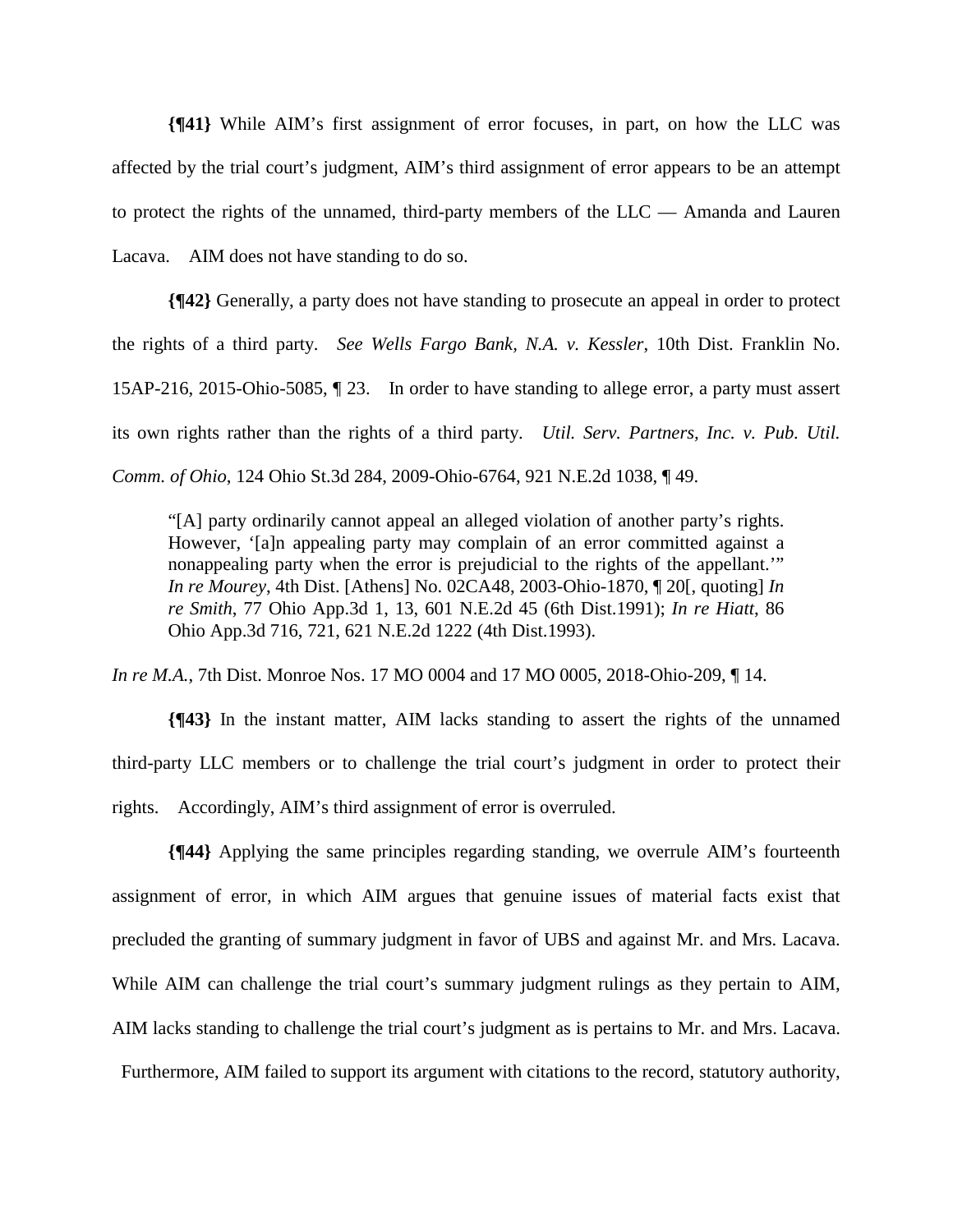or case law, as required by App.R.  $16(A)(7)$ . AIM merely instructs this court to review the first assignment of error in Mr. Lacava's appellate brief. It is not this court's duty to construct an argument on behalf of AIM, and we decline to do so in this instance. Accordingly, AIM's fourteenth assignment of error is overruled.

### **E. R.C. 1336.08**

**{¶45}** In its fourth assignment of error, AIM argues that the trial court erred in applying

R.C. 1336.08(B)(1)(b).

**{¶46}** R.C. 1336.08(B)(1) provides, in relevant part,

to the extent a transfer is voidable in an action by a creditor  $***$  the creditor  $*$ \* \* may recover a judgment for the value of the asset transferred, as adjusted under division  $(B)(2)$  of this section, or the amount necessary to satisfy the claim of the creditor  $* * *$  whichever is less. The judgment may be entered against *either of the following*:

\* \* \*

(b) Any subsequent transferee other than a good faith transferee who took for value or from any subsequent transferee.

(Emphasis added.)

**{¶47}** The trial court's judgment entry provides, in relevant part, "a judgment may be entered against the first transferee *and* any subsequent transferee pursuant to R.C.  $1336.08(B)(1)(a)$  and (b)." (Emphasis added.)

**{¶48}** In support of its argument that the trial court erred in applying R.C. 1336.08, AIM emphasizes that although the statute contemplates entering a judgment against *either* the first transferee *or* subsequent transferees, the trial court stated that a judgment can be entered against the first transferee *and* any subsequent transferees.

**{¶49}** After reviewing the record, we find no merit to AIM's assertion that the trial court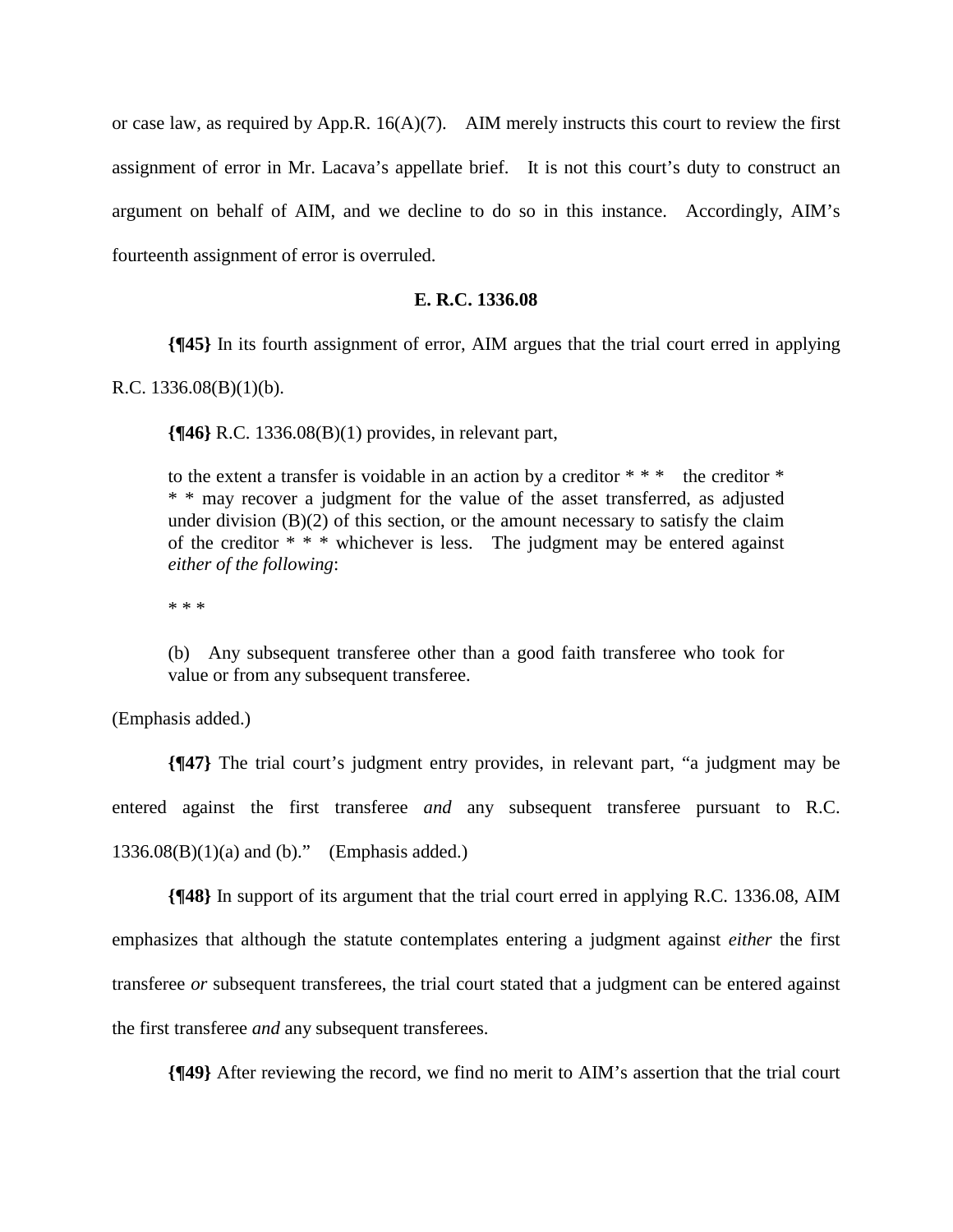erred in applying R.C. 1336.08. The trial court's misstatement of the statutory language in its judgment entry pertained to the trial court's determination that Mrs. Lacava was subject to the trial court's judgment. This misstatement was not made in relation to AIM. Accordingly, AIM cannot demonstrate that it was prejudiced by the trial court's purported error. AIM's fourth assignment of error is overruled.

## **F. R.C. 1336.07**

**{¶50}** In its sixth assignment of error, AIM argues that the trial court erred in its application of R.C. 1336.07(A)(2).

**{¶51}** R.C. 1336.07(A)(2) provides, in relevant part,

In an action for relief arising out of a transfer or an obligation that is fraudulent \* \* \* a creditor \* \* \* may obtain \* \* \* [a]n attachment or garnishment against the asset transferred or other property of the transferee in accordance with Chapters 2715. and 2716. of the Revised Code[.]

**{¶52}** In this case, the trial court's opinion on summary judgment provides, in relevant part, "since AIM is in the line of transferees and in keeping with the statute, it is bound by the court's decision to comply with this order and is restricted from disbursing any money or asset other than to satisfy this judgment." Furthermore, in granting relief to UBS, the trial court's order provides, in relevant part, "UBS is awarded attachment of all transferred assets in AIM, pursuant to R.C. 1336.07(A)(2)[.]"

**{¶53}** In support of its argument that the trial court erred in applying R.C. 1336.07(A)(2), AIM argues that the trial court erroneously referenced AIM as a transferee in its opinion. AIM emphasizes that Mrs. Lacava, not AIM, is the transferee to whom Mr. Lacava transferred his ownership interest in the LLC.

**{¶54}** After reviewing the record, we find no merit to AIM's argument that the trial court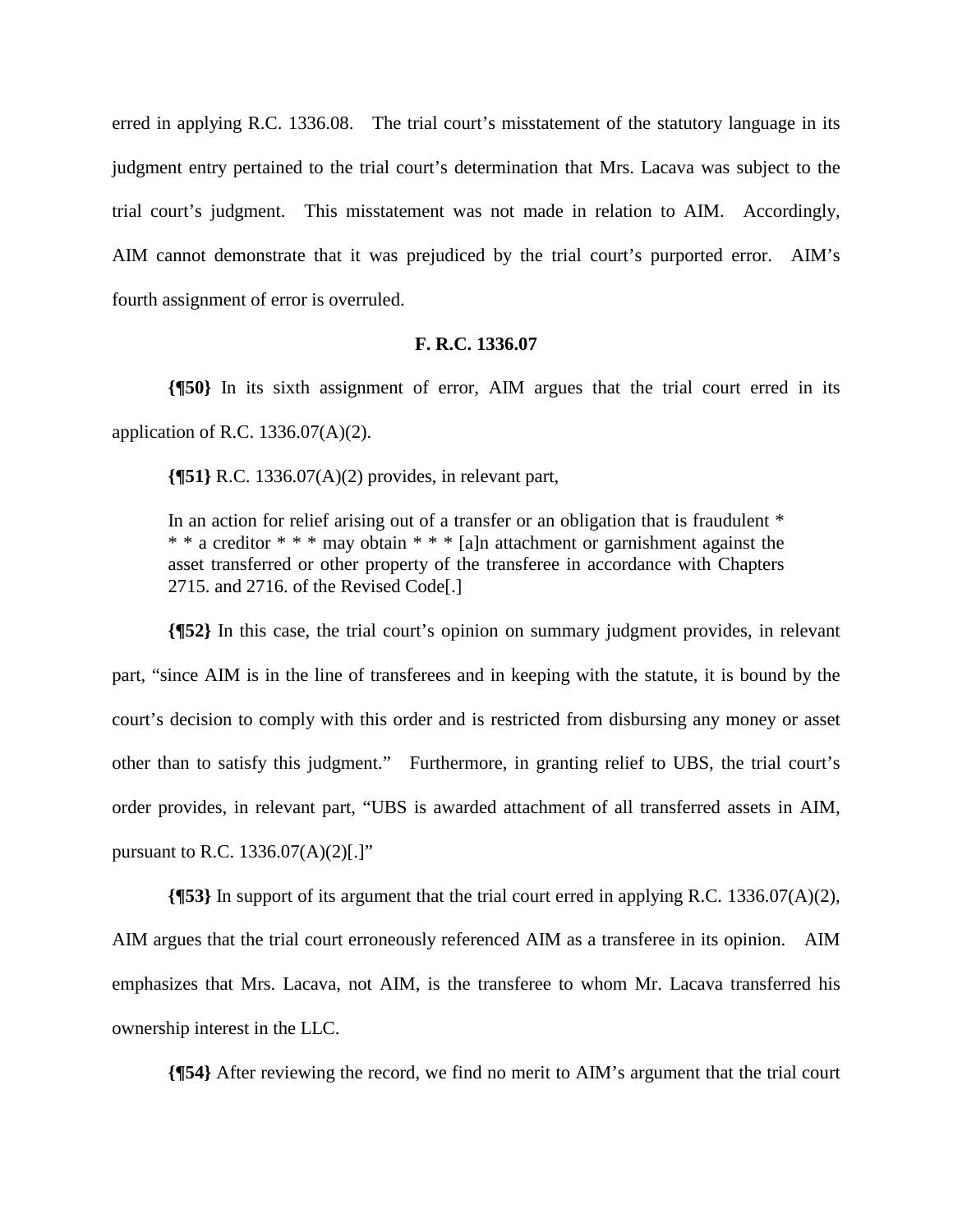erred in its application of R.C. 1336.07. Initially, AIM assumes that the trial court was referencing R.C. 1336.07(A)(2) when stating "in keeping with the statute." As noted above, it is not clear whether the trial court was referring generally to R.C. Chapter 1336, Ohio's Uniform Fraudulent Transfer Act, or referring to a specific section of the act. Nevertheless, AIM fails to demonstrate how it was prejudiced by the trial court's purportedly erroneous statement.

**{¶55}** Based on the unique facts and circumstances in this case, we cannot say that the trial court erred in finding that AIM was "in the line of transferees." The record reflects that AIM is fully controlled by the transferor, Mr. Lacava, and the transferee, Mrs. Lacava.

**{¶56}** For all of these reasons, AIM's sixth assignment of error is overruled.

### **G. AIM's Operating Agreement**

**{¶57}** In its eighth assignment of error, AIM argues that the trial court erred in interpreting AIM's operating agreement as an attempt to prevent a charging order from being issued against any members' ownership interest in the LLC. AIM contends that the trial court's interpretation of the relevant provision in the operating agreement is not supported by the record, and that AIM did not intend to prevent a court from granting a charging order against a member's interest. AIM's arguments are misplaced.

**{¶58}** The trial court's judgment entry provides, in relevant part, "[o]n August 27, 2016[,] there was a further amendment to AIM's operating agreement with language which purports to nullify statutory law preventing a charging order against any members' interest in AIM."

**{¶59}** Initially, we note that the language in AIM's August 2016 operating agreement supports the trial court's interpretation. Section 6.3, governing parties seeking a charging order and/or assignment of a membership interest, provides, in relevant part, "No distributions are provided to members with charging orders." Additionally, Section 6.4, governing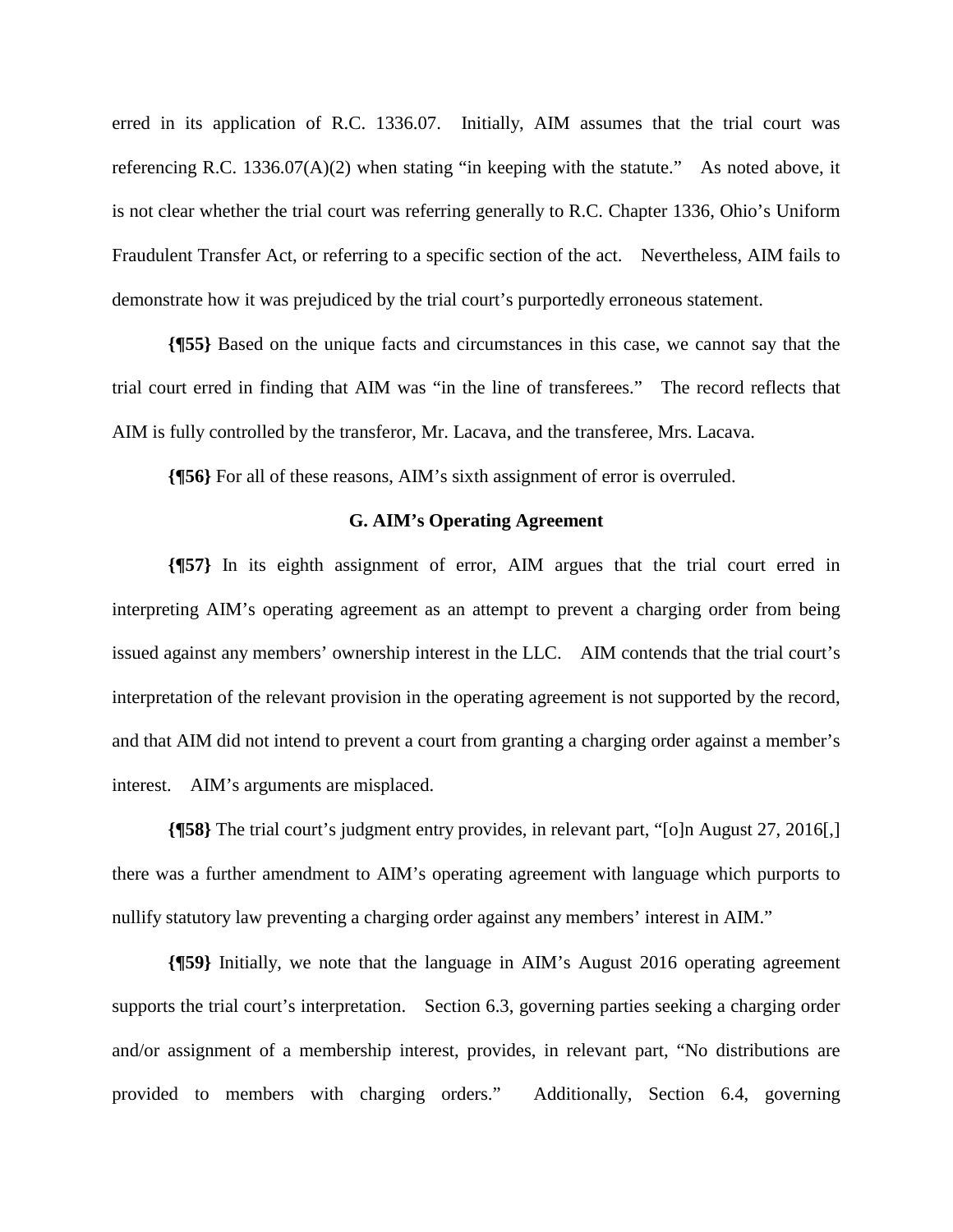creditors/assignees, provides, in relevant part,

[n]o member's interest can be assigned to a creditor. Such Assignee \* \* \* shall have  $***$  no right to receive any distributions of cash or property, no incomes, no right of enforcement, no lien, no levy, or no seizure of any kind, on anything pertaining to the operations of the company, its members, employees, suppliers, clients, or financings or to exercise any legal or equitable remedy to Company profits, losses, credits, deductions, gains, distributions, property, receivables, financings, or similar items, and no right to obtain possession or control over any asset, tangible or intangible of the Company.

We further find that to the extent that the trial court determined that AIM's operating agreement

could not nullify UBS's statutory right under R.C. 1705.19 to apply for a charging order, the trial

court was correct.

"It is elementary that no valid contract may be made contrary to statute, and that valid, applicable statutory provisions are parts of every contract." *Bell v. N. Ohio Tel. Co.* (1948), 149 Ohio St. 157, 158, 78 N.E.2d 42. This maxim is codified in R.C. Chapter 1705. R.C. 1705.04(A) sets forth the requirements for a company's articles of organization. Besides setting forth the name of the company and the period of its duration, the articles of organization can include any other provisions "that are not inconsistent with applicable law." As a result, to the extent the operating agreement is in conflict with the statute, the statute takes precedence.

*Holdeman v. Epperson*, 111 Ohio St.3d 551, 2006-Ohio-6209, 857 N.E.2d 583, ¶ 18.

**{¶60}** In this case, AIM's operating agreement can include any provisions that are not inconsistent with applicable law, including R.C. 1705.19. The operating agreement cannot, however, restrict UBS's ability to apply for or obtain a charging order pursuant to R.C. 1705.19. Accordingly, to the extent that AIM's operating agreement conflicted with UBS's remedy as a judgment creditor under R.C. 1705.19, the statute takes precedence over the operating agreement.

**{¶61}** Nevertheless, AIM fails to argue, much less demonstrate, how it was prejudiced by the trial court's purportedly inaccurate interpretation of AIM's operating agreement.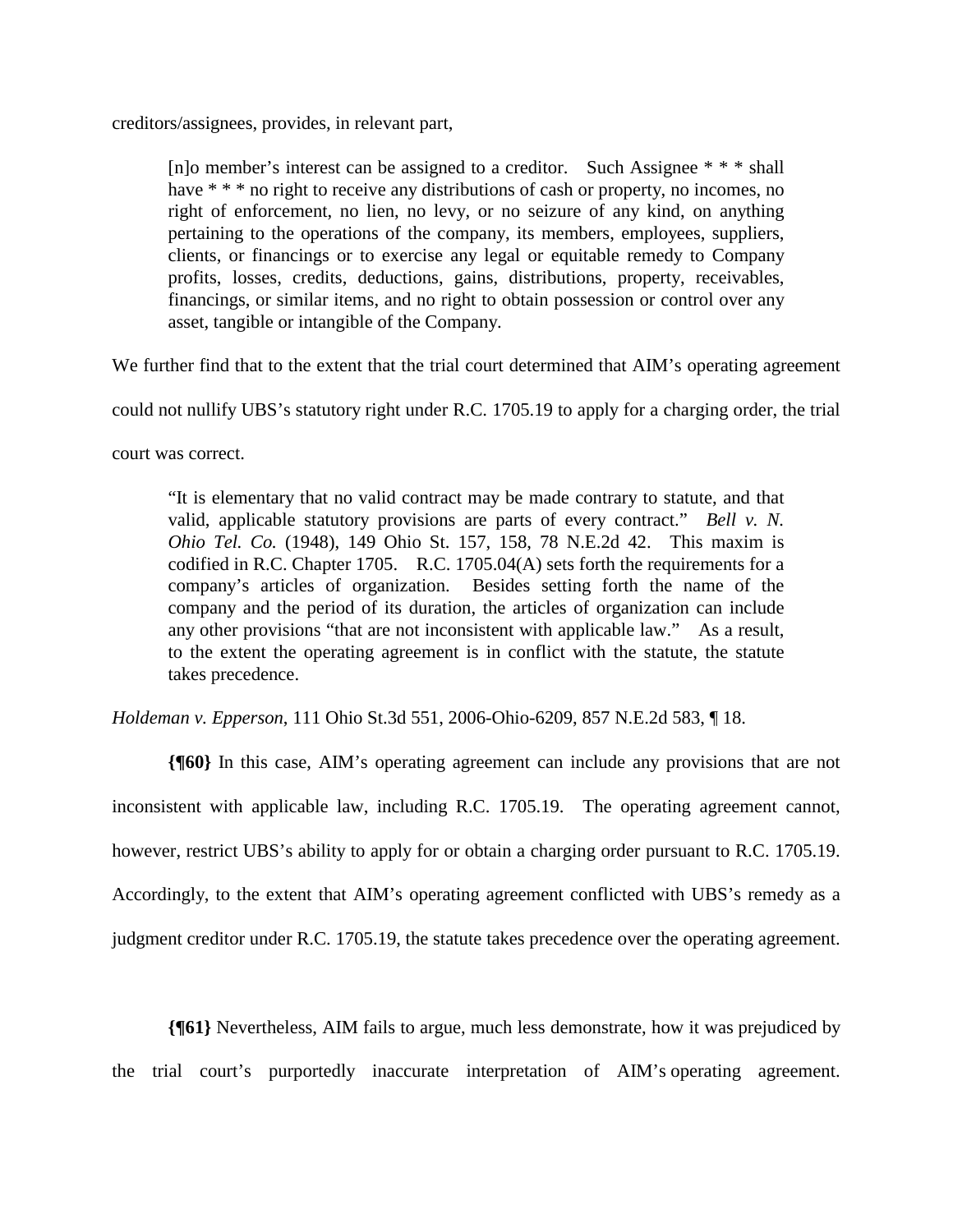Accordingly, AIM's eighth assignment of error is overruled.

#### **H. Legal Fees**

**{¶62}** In its ninth assignment of error, AIM argues that the trial court erred by not ordering UBS to pay for AIM's legal fees. AIM contends that UBS was required to pay AIM's legal fees pursuant to R.C. 1705.18(A) and (B), R.C. 1705.081(A) and (D), and Section 6.3 of AIM's August 27, 2016 operating agreement.

**{¶63}** R.C. 1705.18(A) provides that an assignment of a membership interest does not entitle an assignee, such as UBS, to become a member of the LLC or exercise any rights of a member. Rather, the statute provides, "[a]n assignment entitles the assignee only to receive, to the extent assigned, the distributions of cash and other property and the allocations of profits, losses, income, gains, deductions, credits, or similar items to which the assignee's assignor would have been entitled."

**{¶64}** R.C. 1705.18(B) provides that an assignee of a membership interest in an LLC "is bound by the operating agreement[.]" R.C. 1705.081(A), governing the effect of an operating agreement, provides, in relevant part,

an operating agreement governs relations among members and between members, any managers, and the limited liability company.  $* * * T_0$  the extent the operating agreement does not otherwise provide, this chapter governs relations among the members and between the members, any managers, and the limited liability company.

**{¶65}** R.C. 1705.081(D) provides, in relevant part,

It is the policy of this chapter  $* * *$  to give maximum effect to the principle of freedom of contract and to the enforceability of operating agreements.  $* * * [T]$ he default rules relating to the rights and obligations between and among the members, managers, and officers of a limited liability company set forth in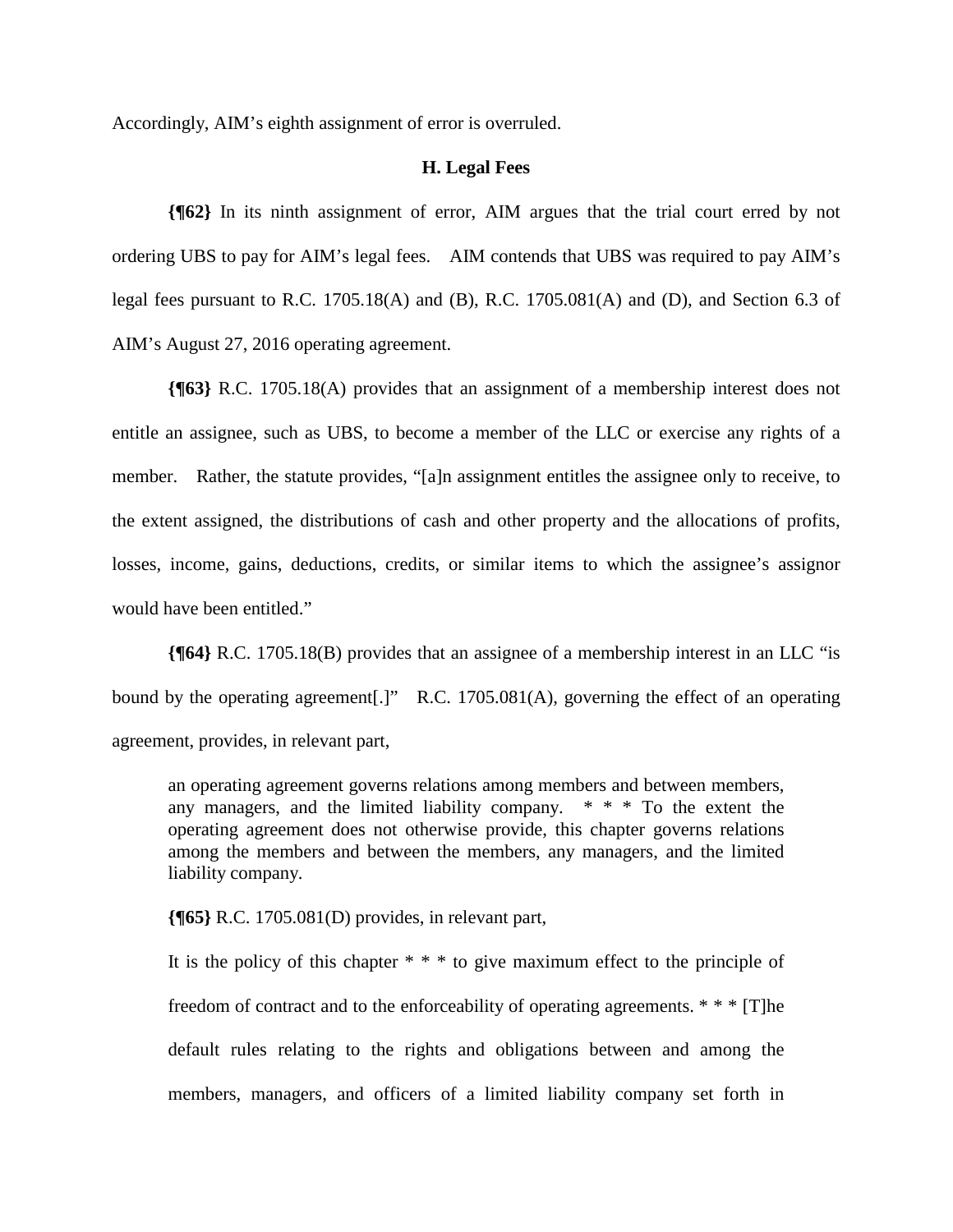sections 1705.01 to 1705.52 and section 1705.61 of the Revised Code may be modified by the operating agreement or by the articles of organization.

**{¶66}** Section 6.3 of AIM's August 2016 operating agreement provides, in relevant part, Party Seeking Court Ordered Charging Order Assignment of a Membership Interest  $* * *$  The party seeking a charging order against an individual(s) membership interest(s), is concurrently bound by the most current operating agreement of AIM, LLC[.]  $***$  If the seeking charging order party is also naming AIM, LLC as a defendant; any matter arising under or related to this operating agreement, or that relate to the AIM, LLC, or the Ohio Limited Liability Company Act, or to interpret or enforce any rights, all costs and reasonable attorney fees are recoverable to AIM, LLC as the prevailing party in disputing the Plaintiff, for naming AIM, LLC as a defendant.

**{¶67}** "Ohio has long adhered to the 'American rule' with respect to recovery of attorney fees: prevailing party in a civil action may not recover fees as part of the cost of litigation." *Wilborn v. Bank One Corp.*, 121 Ohio St.3d 546, 2009-Ohio-306, 906 N.E.2d 396, ¶ 7. *Accord Cruz v. English Nanny & Governess School, Inc.*, 2017-Ohio-4176, 92 N.E.3d 143, ¶ 96 (8th Dist.). One exception to this rule is when a statute or enforceable contract specifically provide for the losing party to pay the prevailing party's attorney fees. *Wilborn* at *id*., citing *Nottingdale Homeowners' Assn., Inc. v. Darby*, 33 Ohio St.3d 32, 34, 514 N.E.2d 702 (1987). The *Wilborn*  court went on to explain,

When the right to recover attorney fees arises from a stipulation in a contract, the rationale permitting recovery is the "fundamental right to contract freely with the expectation that the terms of the contract will be enforced." *Nottingdale* at 36, 514 N.E.2d 702. The presence of equal bargaining power and the lack of indicia of compulsion or duress are characteristics of agreements that are entered into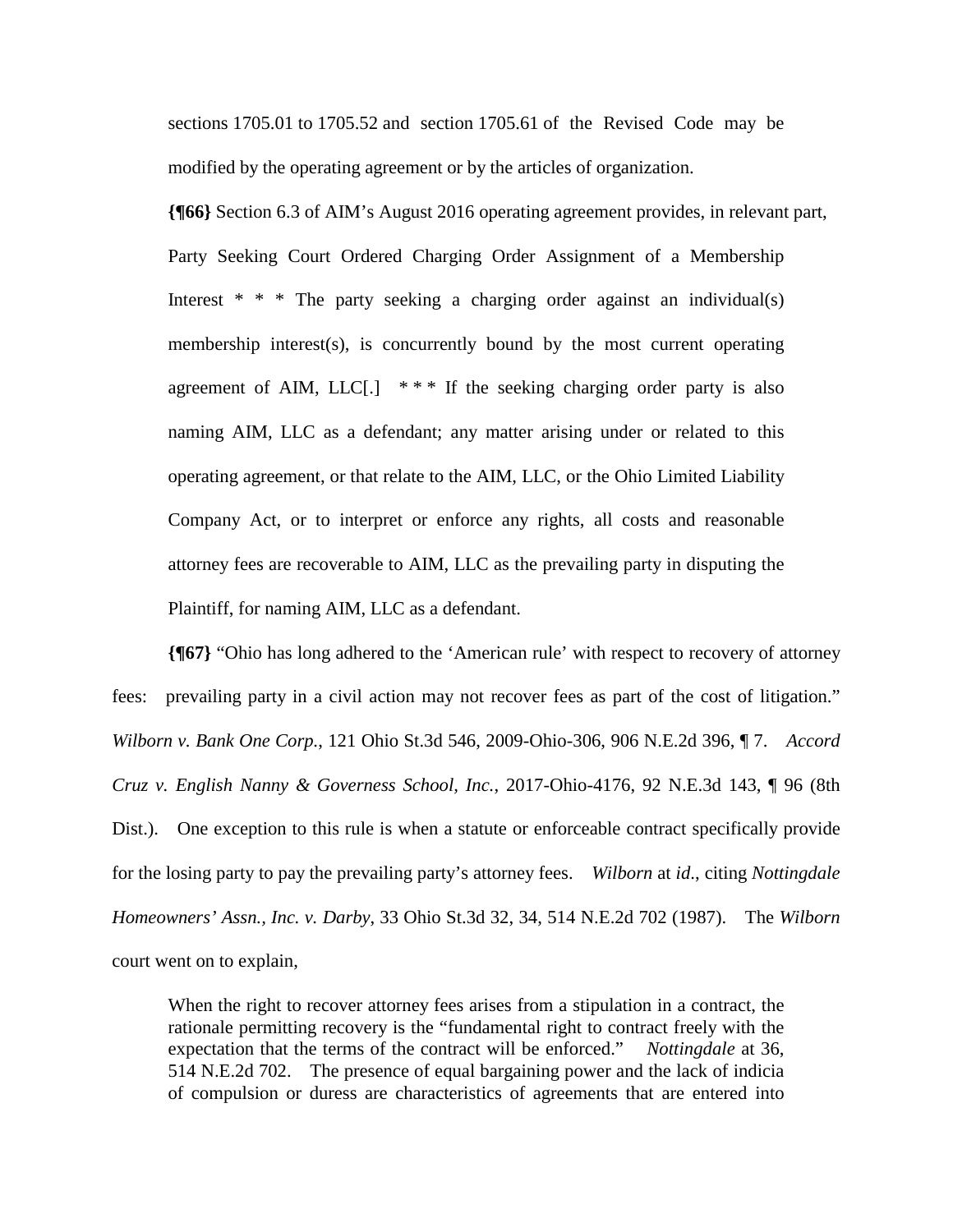freely. *See id*. at 35, 514 N.E.2d 702. In these instances, agreements to pay another's attorney fees are generally "enforceable and not void as against public policy so long as the fees awarded are fair, just and reasonable as determined by the trial court upon full consideration of all of the circumstances of the case." *Id*. at syllabus.

*Wilborn* at ¶ 8.

**{¶68}** In the instant matter, neither R.C. 1705.18 nor 1705.081 specifically provide that the losing party is required to pay the prevailing party's attorney fees. Furthermore, to the extent that the operating agreement purports to provide that AIM is entitled to recover all costs and attorney fees if AIM prevails in a proceeding in which a party requests a charging order against a member's interest in the LLC, UBS was not a party to the August 2016 operating agreement, and thus, did not exercise its right to contract freely with AIM or any of its members.

**{¶69}** Assuming, arguendo, that the operating agreement was valid and enforceable against UBS, the record reflects that UBS was the prevailing party — UBS obtained a charging order against Mr. Lacava's ownership interest in AIM, and the trial court ordered AIM to comply with the charging order by enjoining AIM from disbursing any money or assets other than to satisfy the judgment entered in favor of UBS. Finally, we cannot say that the trial court erred in finding that UBS was not required to pay AIM's attorney fees upon consideration of all of the circumstances of the case. In its judgment entry, the trial court described Mr. Lacava's conduct as "the most blatant form of fraudulent conveyance this court has ever seen."

**{¶70}** For all of the foregoing reasons, AIM's ninth assignment of error is overruled.

**{¶71}** In its seventh assignment of error, AIM argues that the trial court erred by failing to find that UBS was bound by AIM's operating agreement, including Section 6.3. AIM contends that UBS is required to pay AIM's legal fees because (1) UBS is bound by the terms of the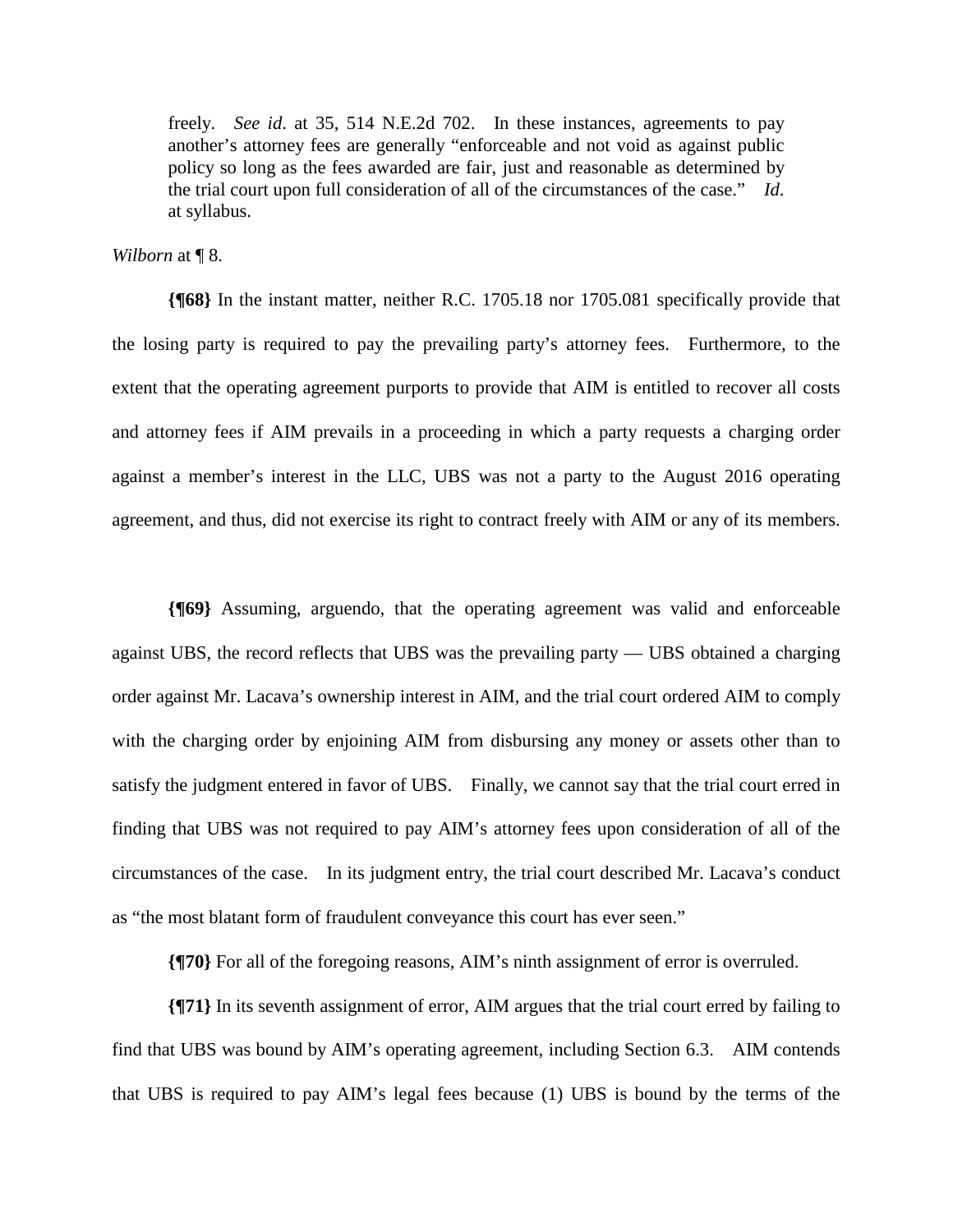operating agreement, and (2) AIM was the prevailing party. As noted above, AIM was not the prevailing party — UBS obtained a charging order against Mr. Lacava's ownership interest in AIM with which AIM was ordered to comply. Accordingly, AIM's argument fails. AIM's seventh assignment of error is overruled.

## **I. Use of AIM Accounts**

**{¶72}** In its tenth assignment of error, AIM argues that the trial court erred in finding that Mr. and Mrs. Lacava used AIM accounts for personal spending. AIM contends that the trial court's determination is not supported by the record.

**{¶73}** The trial court's judgment entry provides, in relevant part,

[w]hile Mr. Lacava does not receive any income for his work, a review of the banking records for AIM reveals that its accounts have been used like a personal checking account for Mr. Lacava and Mrs. Lacava. Entries are replete with charges for restaurants, retail stores, groceries, utility bills, on-line purchases, and veterinary bills to only mention a few.

In analyzing the seventh "badge of fraud,"<sup>5</sup> whether the debtor — Mr. Lacava — removed or concealed assets, the trial court's judgment entry provides in relevant part, "[t]his is the essence of the case. Assets were transferred to AIM, used through AIM, and continue to be used through AIM. This includes the \$140,000 transfer, the profits earned and the use of AIM accounts as if they were the personal accounts of the Lacavas."

**{¶74}** Although AIM explains in detail some of its common deductions and expenses, it fails to demonstrate how it was prejudiced by the trial court's purportedly erroneous determination regarding the manner in which the Lacavas used AIM's accounts. Accordingly, AIM's tenth assignment of error is overruled.

## **J. Motions to Transfer Venue**

1

<sup>5</sup>  *Sanderson Farms, Inc. v. Gasbarro*, 10th Dist. Franklin No. 01AP-461, 2004-Ohio-1460.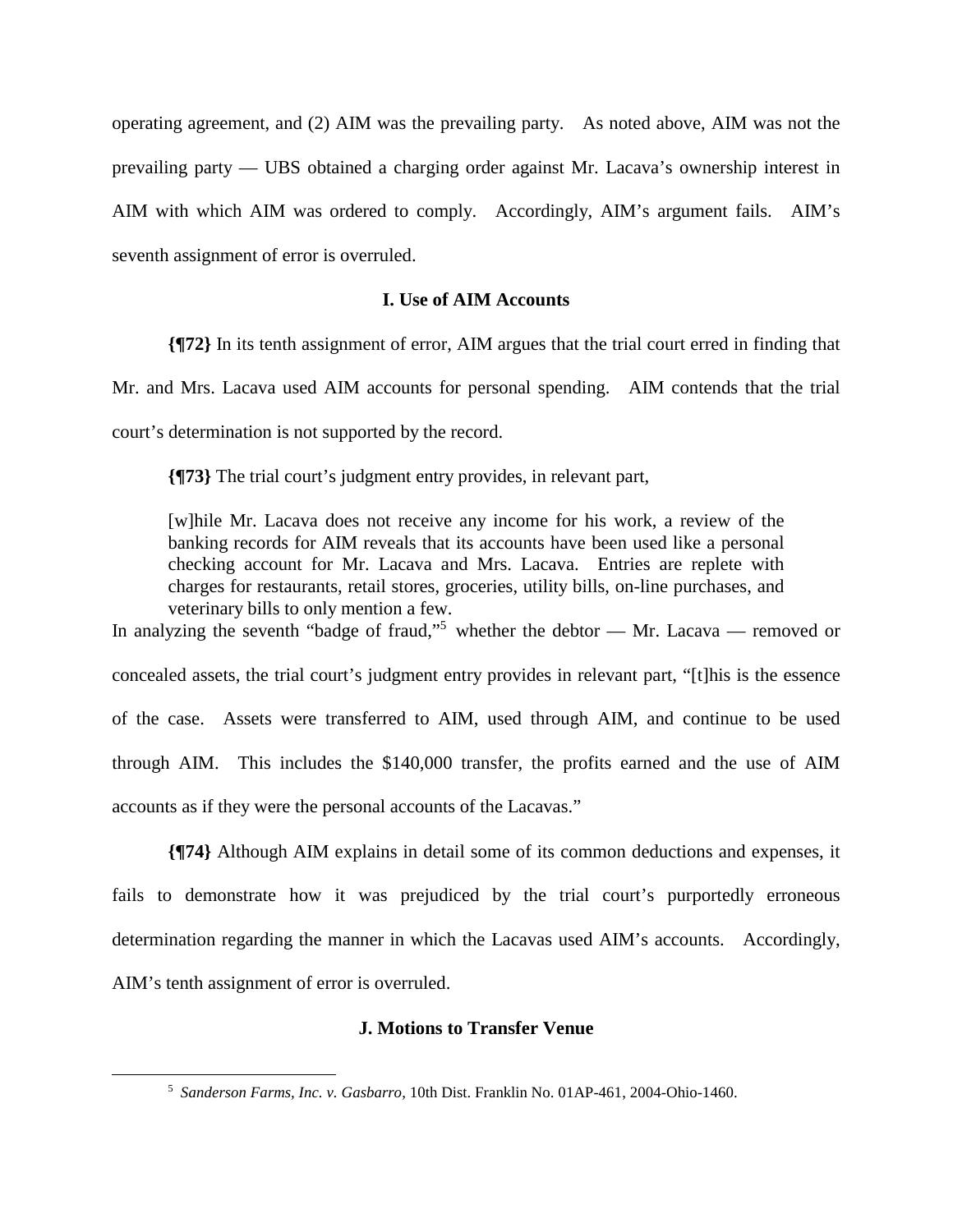**{¶75}** In its eleventh assignment of error, AIM argues that the trial court erred by denying the motions to transfer venue to Summit County.

**{¶76}** AIM filed a motion to transfer venue from Cuyahoga County to Summit County on December 19, 2016. Therein, AIM argued that (1) the defendants all reside in Summit County, (2) UBS's claims arose in Summit County, and (3) there is no valid basis to premise venue in Cuyahoga County.

**{¶77}** UBS filed a brief in opposition on December 27, 2016. Therein UBS argued that (1) the case arose from events and transactions that originally occurred in Cuyahoga County, and (2) the defendants consented to jurisdiction and venue in Cuyahoga County, and waived any objection regarding venue based on their prior conduct and filings in the prior litigation.<sup>6</sup> The trial court denied the motions for change of venue filed by AIM and Mr. and Mrs. Lacava.

**{¶78}** Civ.R. 3(C)(4) provides that "upon motion of any party or upon its own motion the court may transfer any action to an adjoining county within this state when it appears that a fair and impartial trial cannot be had in the county in which the suit is pending." Trial courts have wide discretion in deciding whether to grant a motion for change of venue. *State v. Coley*, 93 Ohio St.3d 253, 258, 754 N.E.2d 1129 (2001). A trial court's decision on a motion to change venue is reviewed under an abuse of discretion standard. *Premier Assocs., Ltd. v. Loper*, 149 Ohio App.3d 660, 2002-Ohio-5538, 778 N.E.2d 630, ¶ 37 (2d Dist.). An abuse of discretion implies that the trial court's decision was unreasonable, arbitrary or unconscionable. *Blakemore v. Blakemore*, 5 Ohio St.3d 217, 219, 450 N.E.2d 1140 (1983).

 $\overline{a}$ 

<sup>6</sup> Referring to (1) the FINRA arbitration proceedings, (2) the original fraudulent conveyance case, CV-12-773822, and (3) CV-10-723001.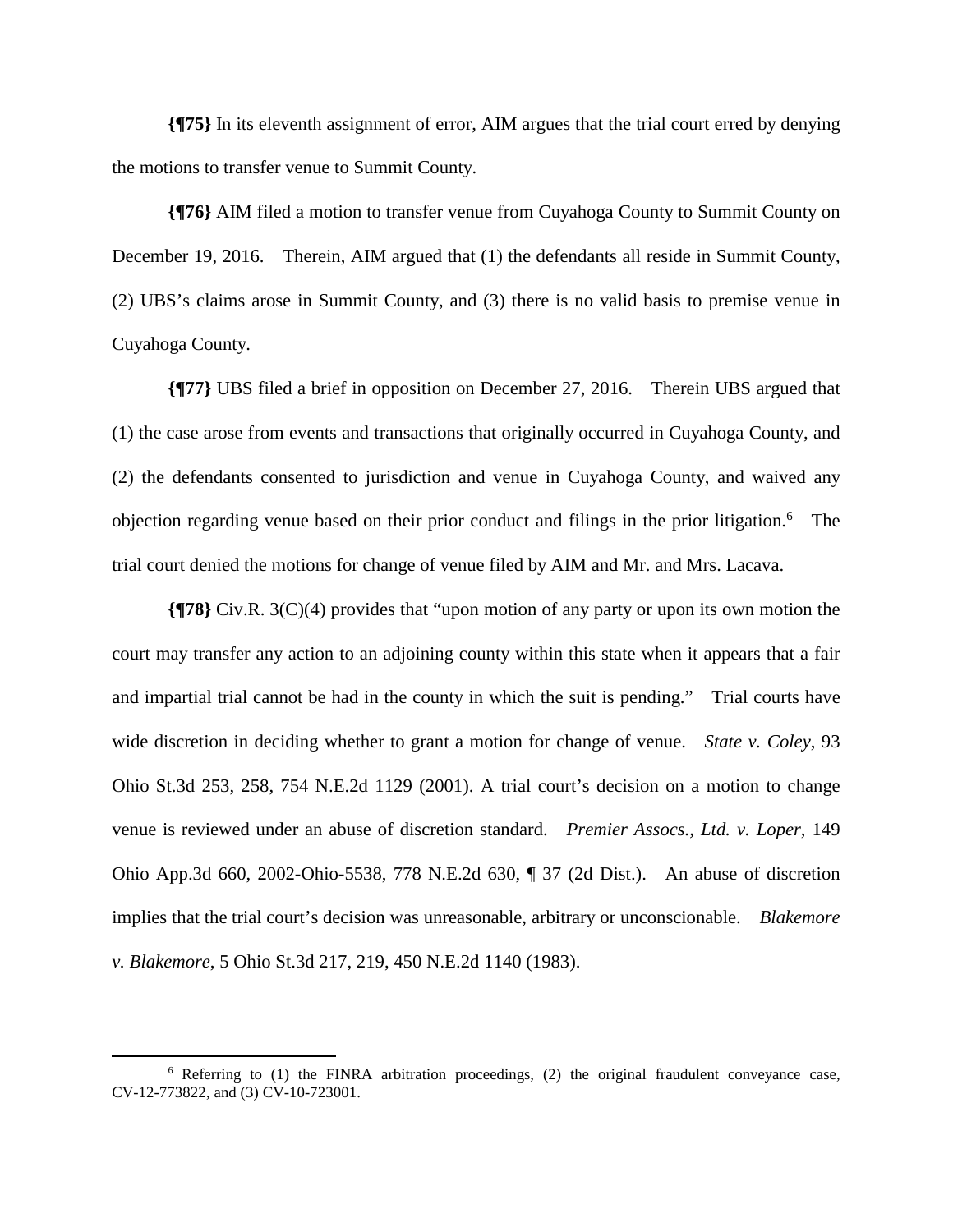**{¶79}** After reviewing the record, we find that even if Cuyahoga County was an improper venue, AIM waived the defense of improper venue by failing to raise the issue in the November 30, 2016 motion filed by the Lacavas on behalf of AIM. Pursuant to Civ.R. 12(H), a claim of improper venue is waived if it is not raised in a responsive pleading or in a Civ.R. 12(B) motion. *See State ex rel. Mun. Constr. Equip. Operators' Labor Council v. Ohio State Emp. Relations Bd.*, 10th Dist. Franklin No. 15AP-471, 2015-Ohio-5001.

**{¶80}** On November 30, 2016, Mr. and Mrs. Lacava filed a "reply to [UBS's] motion for appointment of receiver and hearing[.]" Although this motion was filed by Mr. and Mrs. Lacava, the record reflects that the Lacavas filed the motion on behalf of  $AIM.<sup>7</sup>$  In this motion, the Lacavas requested that the trial court cancel the hearing scheduled on UBS's motion for appointment of receiver, and that AIM be dismissed as a defendant in the case. In support of the request to dismiss AIM as a defendant, the Lacavas argued that (1) UBS had no judgment against AIM, (2) UBS was not a creditor of AIM, (3) UBS did not assert any claims or request relief against AIM in its January 2012 complaint, (4) UBS did not request relief against AIM in its September 2016 complaint, (5) UBS did not have standing to assert a fraudulent transfer claim against AIM, (6) any fraudulent transfer claim that UBS asserted against AIM was time-barred, and (7) UBS's exclusive remedy was to request a charging order against Mr. Lacava's ownership interests in AIM.

**{¶81}** A careful review of the Lacavas' November 30, 2016 filing reveals that it was, in essence, a Civ.R. 12(B)(6) motion to dismiss, filed by the Lacavas on behalf of AIM, for failure to state a claim upon which relief can be granted. In their motion, the Lacavas asserted, in relevant part,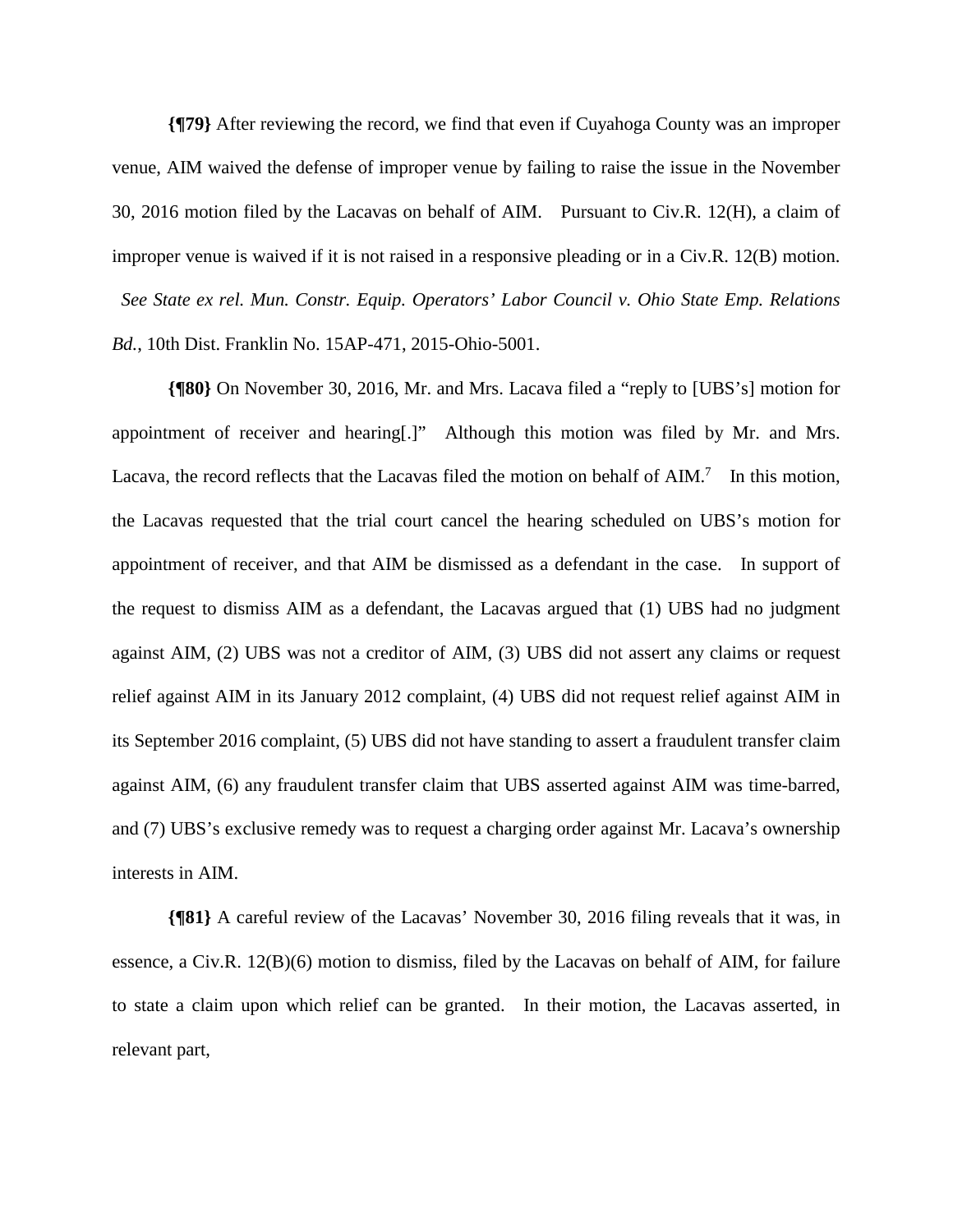UBS did not assert claims, and no relief against AIM in the Jan. 2012 pleadings. [UBS] also did not assert any relief in their 2016 filing against AIM. UBS simply does not have standing against AIM under [Ohio's Uniform Fraudulent Transfer Act], and therefore [AIM] should be dismissed for failure to state a claim upon which relief can be granted.

Motion at p. 2.

 $\overline{a}$ 

**{¶82}** Although the Lacavas, acting on AIM's behalf, raised the Civ.R. 12(B)(6) defense of failure to state a claim upon which relief can be granted in their November 30, 2016 motion, they did not raise the Civ.R. 12(B)(3) defense of improper venue. Accordingly, AIM waived the defense of improper venue. *See Gliozzo v. Univ. Urologists of Cleveland, Inc.*, 114 Ohio St.3d 141, 2007-Ohio-3762, 870 N.E.2d 714, ¶ 7-9 (if a motion is filed raising Civ.R. 12(B) defenses, the Civ.R. 12(B) defenses that are not included in such a motion are waived).

**{¶83}** Based on the foregoing analysis, we find no basis upon which to conclude that the trial court abused its discretion in denying the motions to transfer venue to Summit County. Accordingly, AIM's eleventh assignment of error is overruled.

# **K. Motion to Remove AIM as a Defendant**

**{¶84}** In its twelfth assignment of error, AIM argues that the trial court erred in denying AIM's motion to be removed as a defendant. In support of its argument, AIM contends that UBS's request for a charging order pertained to Mr. Lacava's personal property, and that there is no reason for AIM to be a party to UBS's claim against Mr. Lacava's personal property.

**{¶85}** In AIM's motion for judgment on the pleadings, filed on January 5, 2017, AIM argued that it should be dismissed as a defendant from the case. AIM asserted that although it was named as a defendant in UBS's complaint, "there are no claims pending against AIM, and

<sup>&</sup>lt;sup>7</sup> Counsel for AIM subsequently filed a notice of appearance on December 13, 2016.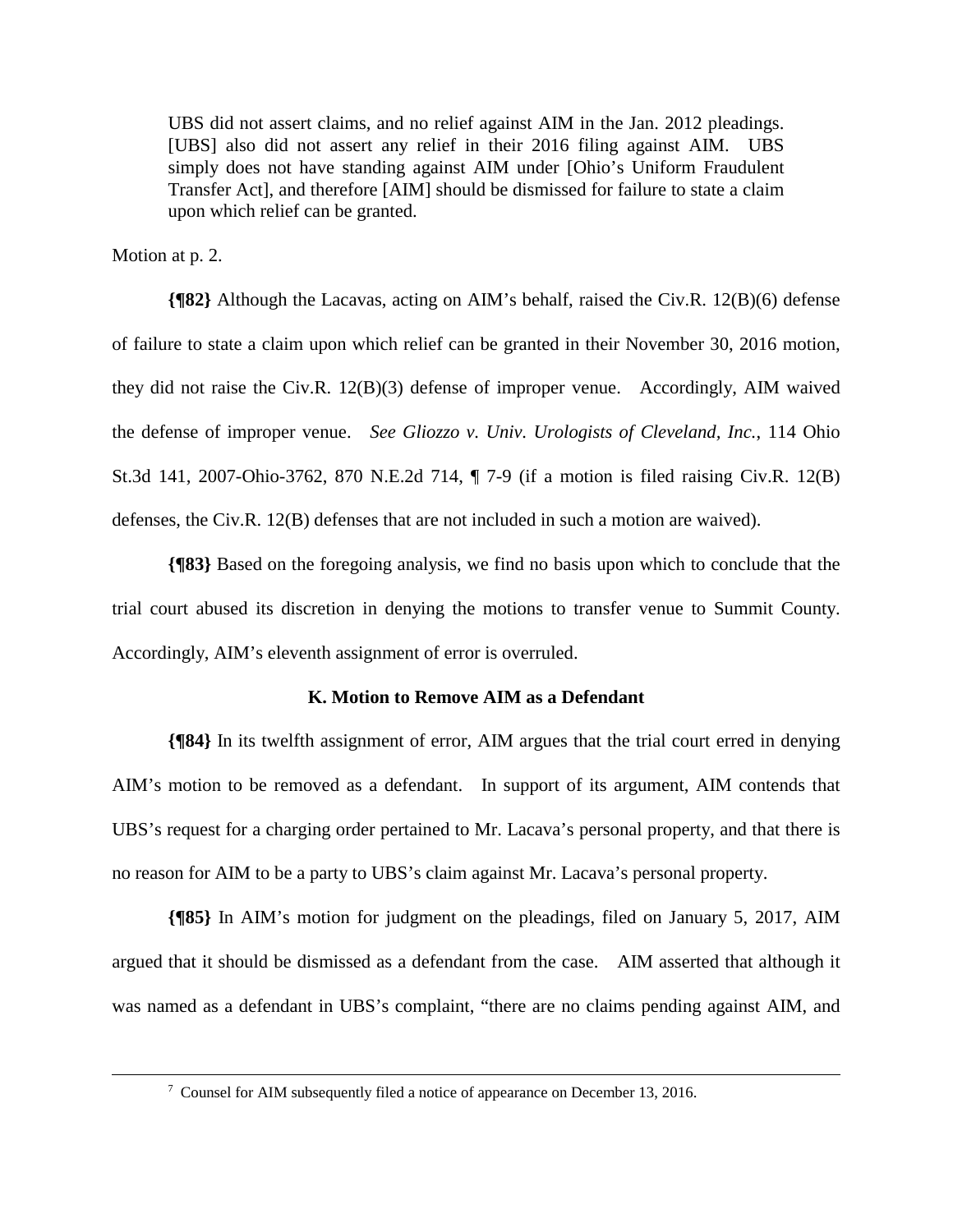[UBS's] prayer for relief does not seek a judgment or other relief against AIM. Accordingly, AIM should be dismissed."

**{¶86}** On February 24, 2017, the trial court denied AIM's motion for judgment on the pleadings, concluding, "AIM is a necessary party if [UBS] is able to prove fraudulent conveyance. [UBS] alleges AIM was a recipient and conduit of payments to [Mrs. Lacava]."

**{¶87}** After reviewing the record, we cannot say that the trial court erred in denying AIM's motion to be removed as a defendant. In Count 2 of its complaint, UBS requested "the appointment of a receiver to take control of the assets and operations of Mr. and Mrs. Lacava's and AIM's assets, pursuant to R.C. 2375.01(A), (C) and/or (F)." Complaint at  $\P$  40. UBS further requested "an injunction against further disposition by both Mr. Lacava and Mrs. Lacava of the asset transferred or of other property, pursuant to R.C.  $1336.07(A)(3)(a)$ ." UBS essentially alleged that Mr. Lacava transferred his assets to his wife or AIM, or concealed his assets through AIM in order to frustrate or prevent UBS from satisfying the arbitration award. Finally, the record reflects that at the time of the purportedly fraudulent transfer, Mr. and Mrs. Lacava represented 100 percent of AIM's ownership interests; after the August 2016 amendment to the operating agreement, Mr. and Mrs. Lacava represented 92.48 percent of AIM's ownership interest.

**{¶88}** For all of these reasons, we find that the trial court did not err in denying AIM's motion for judgment on the pleadings and request to be dismissed from the case. Based on the facts in this case, AIM was an interested party. Furthermore, had UBS not named AIM as a party in its complaint, the trial court would not have had jurisdiction to order AIM to freeze its accounts and assets and enjoin AIM from disbursing any money or assets other than to satisfy the trial court's judgment. *See State ex rel. Doe v. Capper*, 132 Ohio St.3d 365, 2012-Ohio-2686,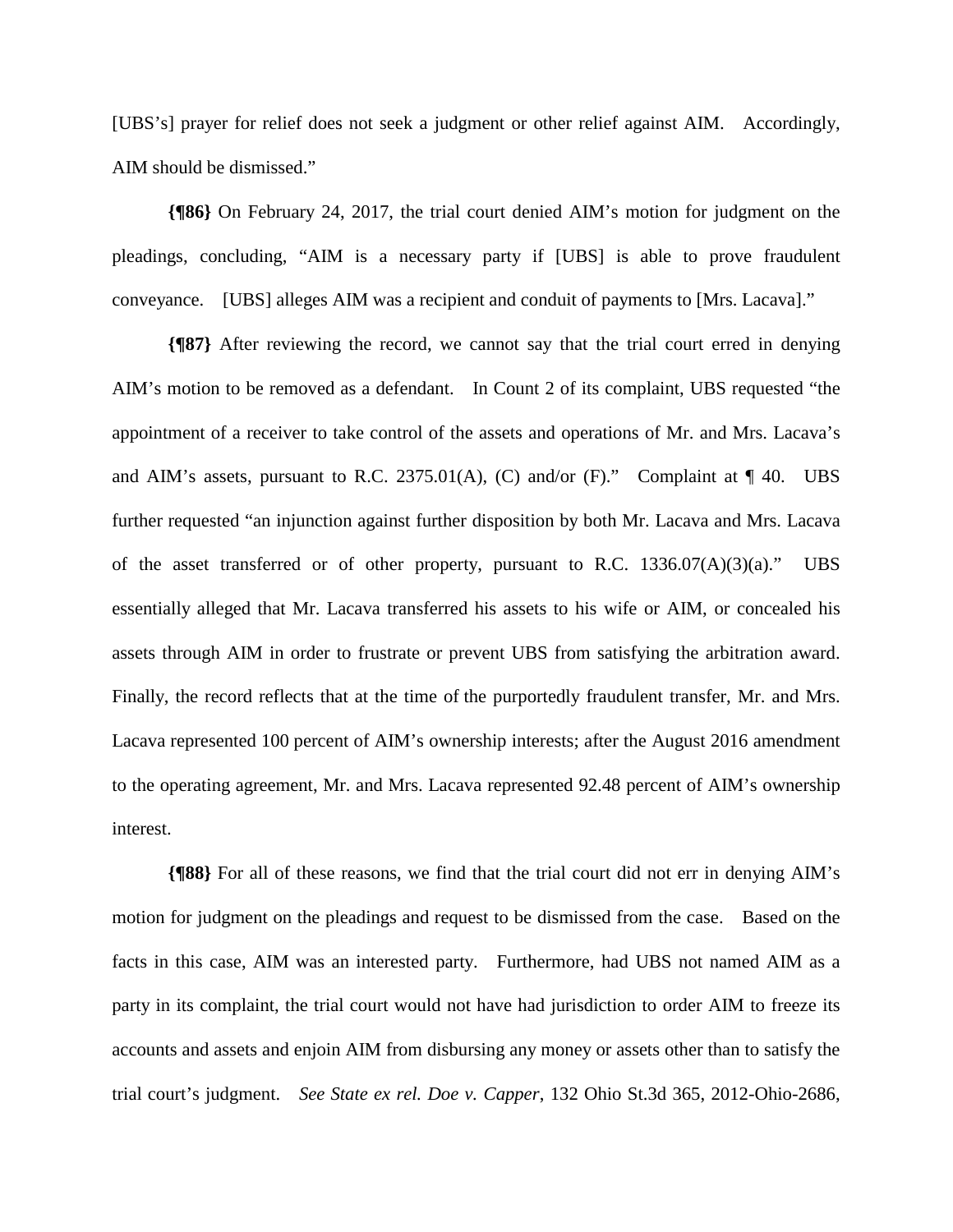972 N.E.2d 553, ¶ 15, citing *Portage Cty. Bd. of Commrs. v. Akron*, 109 Ohio St.3d 106, 2006-Ohio-954, 846 N.E.2d 478, ¶ 99, ("[a] party's failure to join an interested and necessary party constitutes a jurisdictional defect that precludes the court from rendering a judgment in the case.").

**{¶89}** Accordingly, AIM's twelfth assignment of error is overruled.

## **L. Due Process**

**{¶90}** In its thirteenth assignment of error, AIM argues that the trial court's order prohibiting AIM from disbursing money or assets other than to satisfy the judgment violated AIM's due process rights by restricting AIM's ability to hire an attorney or pay for court filings.

**{¶91}** After review, we find that AIM's argument is entirely unsupported by the record. AIM was represented by counsel, both in the trial court and in the instant appeal. Accordingly, AIM failed to demonstrate any prejudice resulting from this alleged due process violation. AIM's thirteenth assignment of error is overruled.

#### **III. Conclusion**

**{¶92}** After thoroughly reviewing the record, we affirm the trial court's orders on summary judgment. The trial court's order requiring AIM to comply with the charging order was not unreasonable, unlawful, or unconstitutional, and the trial court's order did not violate AIM's due process rights. The statute of limitations set forth in R.C. 1336.09, governing fraudulent transfer claims, did not preclude the trial court from ordering AIM to comply with the charging order. AIM lacks standing to challenge the trial court's judgment as it pertains to the rights of Mr. and Mrs. Lacava or the other members of AIM. The trial court did not err in failing to order UBS to pay AIM's legal fees. The trial court did not abuse its discretion in